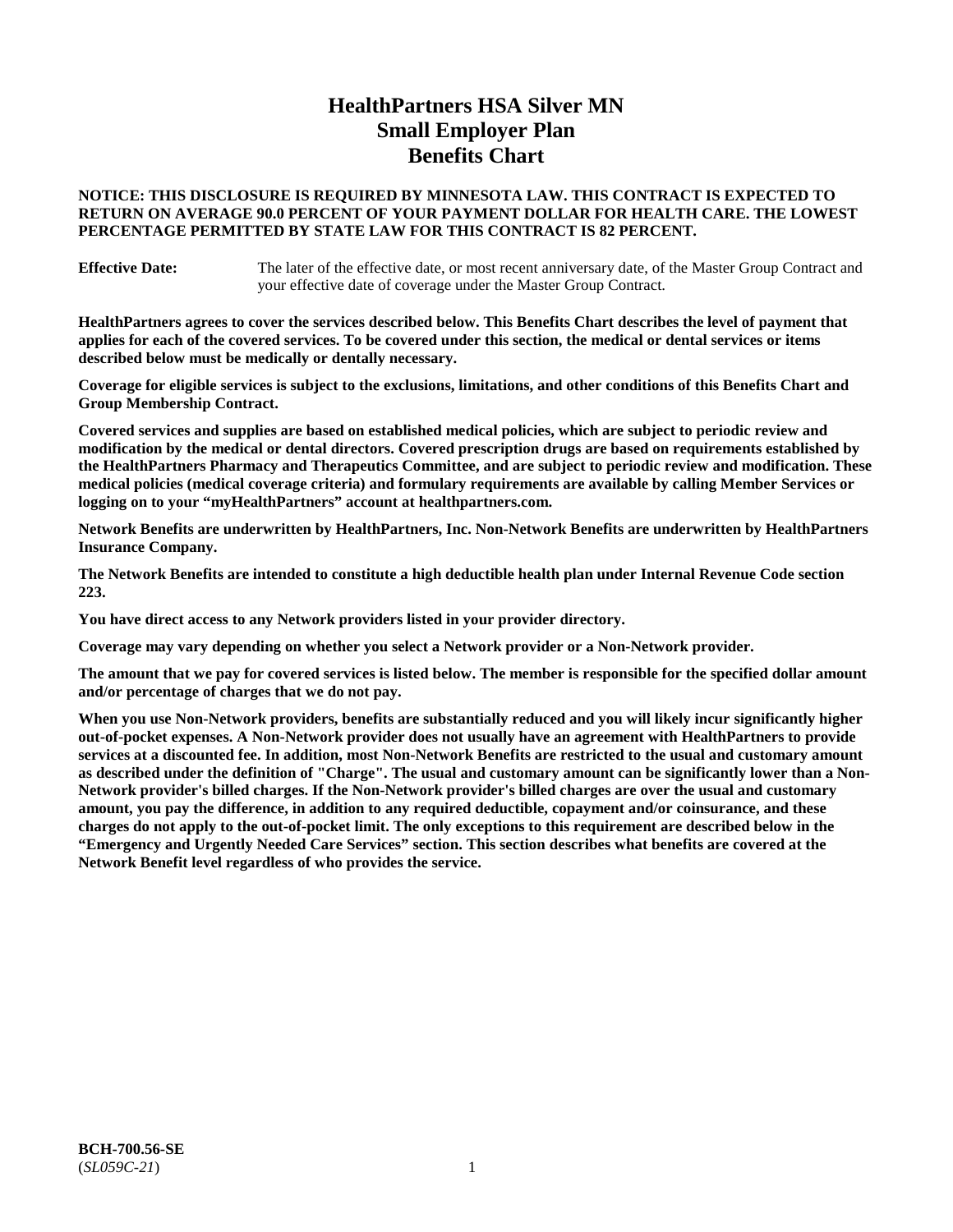# **These definitions apply to this Benefits Chart. They also apply to the Contract.**

| <b>Biosimilar Drugs:</b> | A prescription drug, approved by the Food and Drug Administration (FDA), that the FDA has<br>determined is biosimilar to and interchangeable with a biological brand name drug. Biosimilar<br>drugs are not considered generic drugs and are not covered under the generic drug benefit.                                                                                                                                                                                                                                                                                                                                           |
|--------------------------|------------------------------------------------------------------------------------------------------------------------------------------------------------------------------------------------------------------------------------------------------------------------------------------------------------------------------------------------------------------------------------------------------------------------------------------------------------------------------------------------------------------------------------------------------------------------------------------------------------------------------------|
| <b>Brand Name Drug:</b>  | A prescription drug, approved by the Food and Drug Administration (FDA), that is manufactured,<br>sold, or licensed for sale under a trademark by the pharmaceutical company that originally<br>researched and developed the drug. Brand name drugs have the same active-ingredient formula as<br>the generic version of the drug. However, generic drugs are manufactured and sold by other drug<br>manufacturers and are generally not available until after the patent on the brand name drug has<br>expired. A few brand name drugs may be covered at the generic drug benefit level if this is<br>indicated on the formulary. |
| <b>Calendar Year:</b>    | This is the 12-month period beginning 12:01 A.M. Central Time, on January 1, and ending 12:00<br>A.M. Central Time of the next following December 31.                                                                                                                                                                                                                                                                                                                                                                                                                                                                              |
| <b>Charge:</b>           | For covered services delivered by participating network providers, this is the provider's discounted<br>charge for a given medical/surgical service, procedure or item.                                                                                                                                                                                                                                                                                                                                                                                                                                                            |
|                          | For covered services delivered by non-network providers, a contracted rate may apply if such<br>arrangement is available to HealthPartners.                                                                                                                                                                                                                                                                                                                                                                                                                                                                                        |
|                          | For the Usual and Customary charge for covered services delivered by non-network providers, our<br>payment is calculated using one of the following options to be determined at HealthPartners'<br>discretion: 1) a percentage of the Medicare fee schedule; 2) a comparable schedule if the services<br>is not on the Medicare fee schedule; 3) a commercially reasonable rate for such service.                                                                                                                                                                                                                                  |
|                          | The Usual and Customary Charge is the maximum amount allowed that we consider in the<br>calculation of the payment of charges incurred for certain covered services. You must pay for any<br>charges above the usual and customary charge, and they do not apply to the out-of-pocket limit.                                                                                                                                                                                                                                                                                                                                       |
|                          | A charge is incurred for covered ambulatory medical and surgical services, on the date the service<br>or item is provided. A charge is incurred for covered inpatient services, on the date of admission to<br>a hospital. To be covered, a charge must be incurred on or after the member's effective date and<br>on or before the termination date.                                                                                                                                                                                                                                                                              |
| Copayment/Coinsurance:   | The specified dollar amount, or percentage, of charges incurred for covered services, which we do<br>not pay, but which a member must pay, each time a member receives certain medical services,<br>procedures or items. Our payment for those covered services or items begins after the copayment<br>or coinsurance is satisfied. Covered services or items requiring a copayment or coinsurance are<br>specified in this Benefits Chart.                                                                                                                                                                                        |
|                          | For services provided by a network provider:                                                                                                                                                                                                                                                                                                                                                                                                                                                                                                                                                                                       |
|                          | An amount which is listed as a flat dollar copayment is applied to a network provider's discounted<br>charges for a given service. However, if the network provider's discounted charge for a service or<br>item is less than the flat dollar copayment, you will pay the network provider's discounted charge.<br>An amount which is listed as a percentage of charges or coinsurance is based on the network<br>provider's discounted charges, calculated at the time the claim is processed, which may include an<br>agreed upon fee schedule rate for case rate or withhold arrangements.                                      |
|                          | For services provided by a non-network provider:                                                                                                                                                                                                                                                                                                                                                                                                                                                                                                                                                                                   |
|                          | Any copayment or coinsurance is applied to the lesser of the provider's charges or the usual and<br>customary charge for a service.                                                                                                                                                                                                                                                                                                                                                                                                                                                                                                |
|                          | A copayment or coinsurance is due at the time a service is provided, or when billed by the<br>provider. The copayment or coinsurance applicable for a scheduled visit with a network provider<br>will be collected for each visit, late cancellation and failed appointment. Services may not be<br>withheld for failure to pay a deductible or coinsurance at or prior to the time of service.                                                                                                                                                                                                                                    |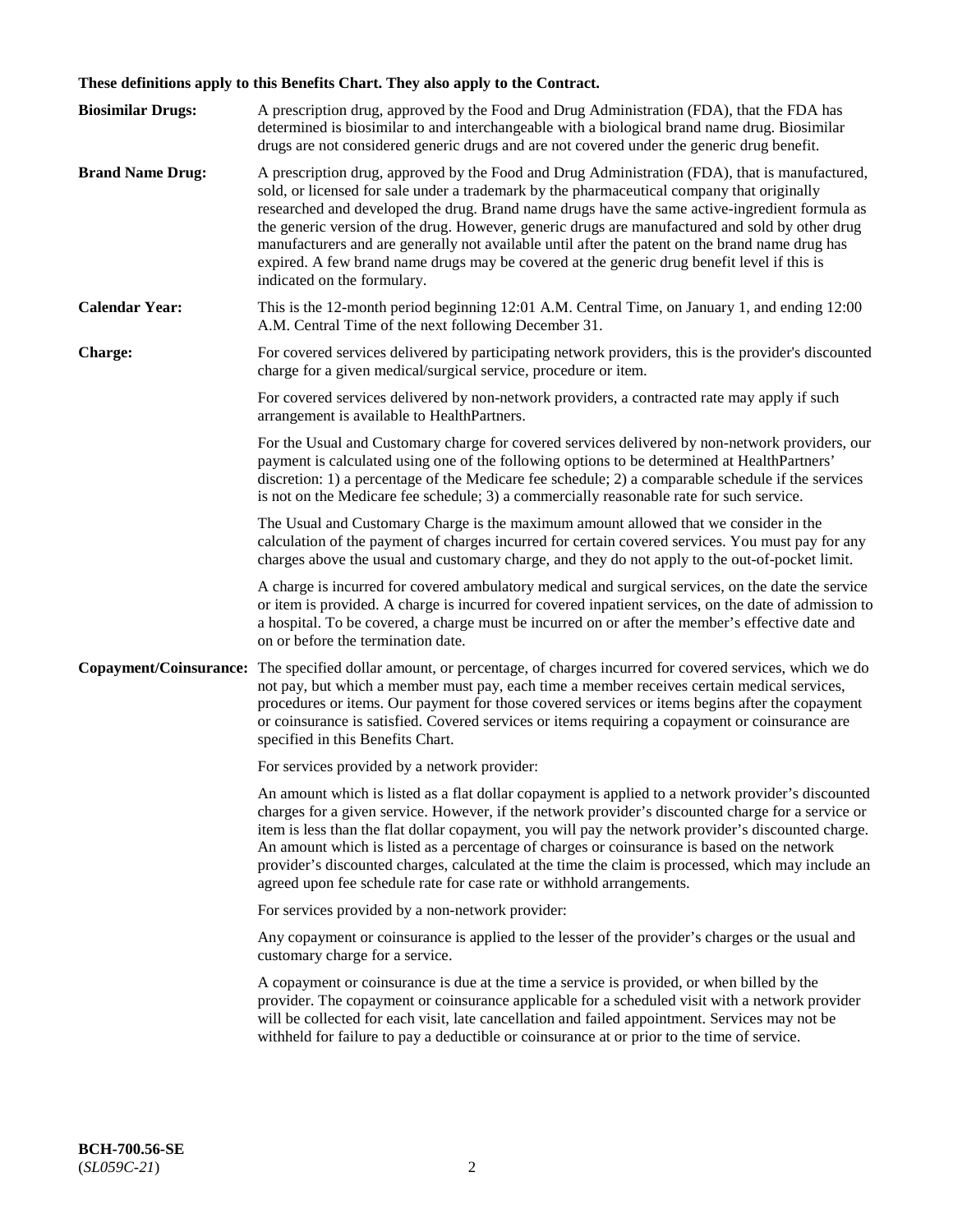| Deductible:       | The specified dollar amount of charges incurred for covered services, which we do not pay, but a<br>member or a family has to pay first in a calendar year. Our payment for those services or items<br>begins after the deductible is satisfied. For network providers, the amount of the charges that apply<br>to the deductible are based on the network provider's discounted charges, calculated at the time<br>the claim is processed, which may include an agreed upon fee schedule rate for case rate or<br>withhold arrangements. For non-network providers, the amount of charges that apply to the<br>deductible are the lesser of the provider's charges or the usual and customary charge for a service.                                                                                                                                                                                                                                                                                                                                                                                                                                                                                                                                             |
|-------------------|------------------------------------------------------------------------------------------------------------------------------------------------------------------------------------------------------------------------------------------------------------------------------------------------------------------------------------------------------------------------------------------------------------------------------------------------------------------------------------------------------------------------------------------------------------------------------------------------------------------------------------------------------------------------------------------------------------------------------------------------------------------------------------------------------------------------------------------------------------------------------------------------------------------------------------------------------------------------------------------------------------------------------------------------------------------------------------------------------------------------------------------------------------------------------------------------------------------------------------------------------------------|
|                   | Any amounts paid or reimbursed by a third party, including but not limited to: point of service<br>rebates, manufacturer coupons, manufacturer debit cards or other forms of direct reimbursement to<br>a member for a product or service, will not apply toward your deductible, to the extent permitted<br>under state and federal law.                                                                                                                                                                                                                                                                                                                                                                                                                                                                                                                                                                                                                                                                                                                                                                                                                                                                                                                        |
|                   | All services are subject to the deductible unless otherwise indicated below in this Benefits Chart.                                                                                                                                                                                                                                                                                                                                                                                                                                                                                                                                                                                                                                                                                                                                                                                                                                                                                                                                                                                                                                                                                                                                                              |
| <b>Formulary:</b> | This is a current list, which may be revised from time to time, of formulary prescription drugs,<br>medications, equipment and supplies covered by us as indicated in the Benefits Chart which are<br>covered at the highest benefit level. Some drugs may require prior authorization to be covered as<br>formulary drugs. You may be granted an exception to the formulary that is available to you upon<br>request. These guidelines and procedures include exceptions to the formulary for anti-psychotic<br>prescription drugs prescribed to treat emotional disturbances or mental illness if your health care<br>provider (1) indicates to the dispensing pharmacist, orally or in writing, that the prescription must<br>be dispensed as indicated and (2) certifies in writing to us that the prescribed drug will best treat<br>your condition. Also, you may continue to receive certain non-formulary prescription drugs for<br>diagnosed mental illness or emotional disturbance when our formulary changes or you change<br>health plans for up to one year following the change. We also have written guidelines and<br>procedures for granting formulary exceptions for other drugs that are available to you upon request<br>or on our website. |
|                   | HMO Formulary Exception Process (including antipsychotic drugs). If you are prescribed a<br>drug, we must promptly grant you an exception to our formulary when your health care provider<br>indicates to us that:                                                                                                                                                                                                                                                                                                                                                                                                                                                                                                                                                                                                                                                                                                                                                                                                                                                                                                                                                                                                                                               |
|                   | (1) the formulary drug causes an adverse reaction to the patient;<br>(2) the formulary drug is contraindicated for the patient; or<br>(3) the health care provider demonstrates that the prescription drug must be dispensed as written<br>to provide maximum medical benefit to the patient.                                                                                                                                                                                                                                                                                                                                                                                                                                                                                                                                                                                                                                                                                                                                                                                                                                                                                                                                                                    |
|                   | The formulary, and information on drugs that require authorization, are available by calling<br>Member Services or logging on to your "myHealthPartners" account at healthpartners.com.                                                                                                                                                                                                                                                                                                                                                                                                                                                                                                                                                                                                                                                                                                                                                                                                                                                                                                                                                                                                                                                                          |
|                   | Formulary Changes. The formulary may change throughout the year. If you are affected by a<br>formulary change, you will receive at least 30 days' advanced notice of that change, and you<br>may request a formulary exception.                                                                                                                                                                                                                                                                                                                                                                                                                                                                                                                                                                                                                                                                                                                                                                                                                                                                                                                                                                                                                                  |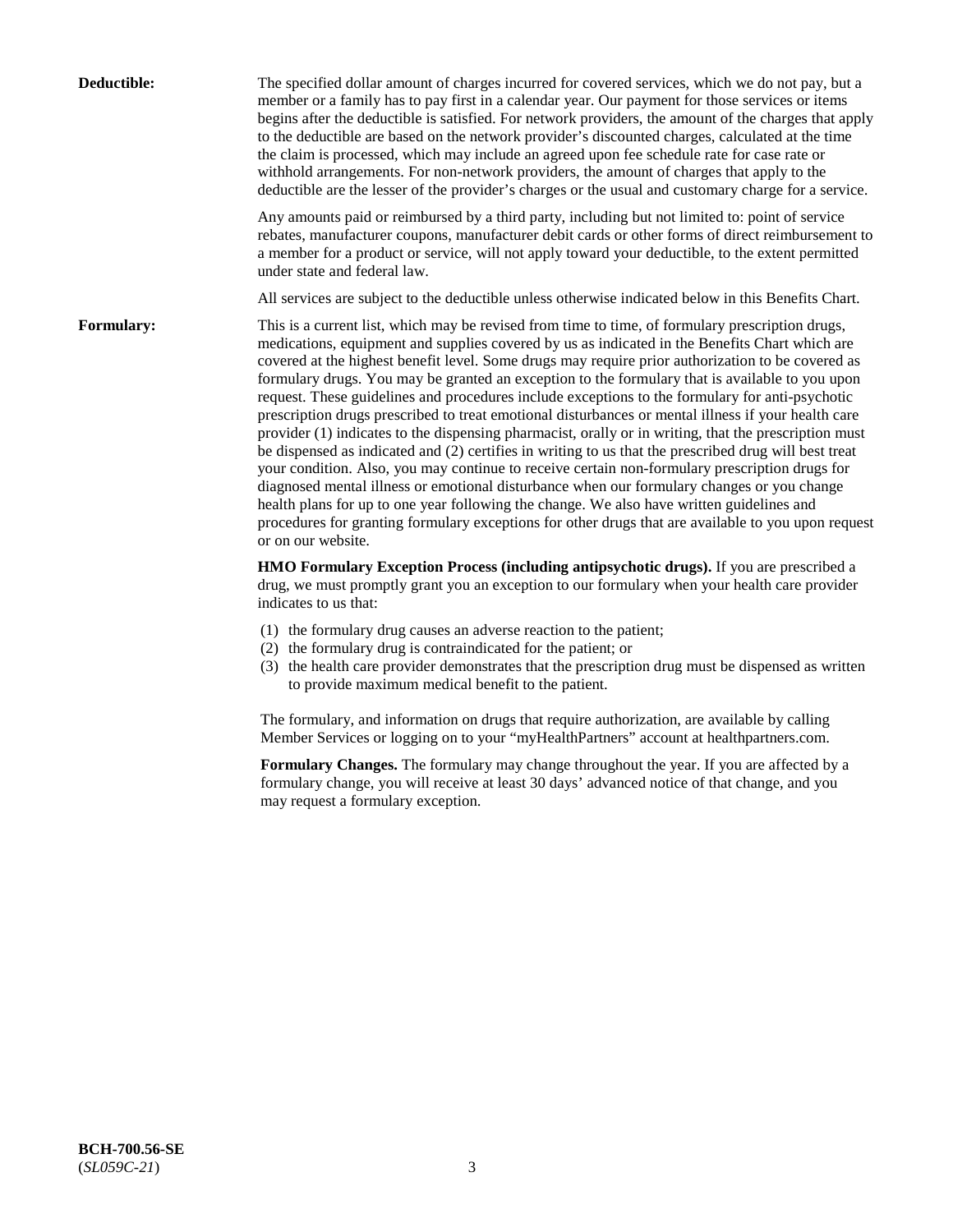# **Federal Formulary Exception Process:**

If you are prescribed a drug that is not included on the formulary and your plan does not cover nonformulary drugs, you, your designee or your prescribing physician may request a review through our formulary exception process, which includes external review. This process is described below.

- **1. Standard Exception Request.** If your provider prescribes a drug that is not on our formulary, you may submit a standard exception request. If you, your designee or your prescribing provider submit a standard exception request, we must make our coverage determination and notify you within 72 hours of our receipt of the request. If we grant the exception to cover the drug, we are required to cover the drug for the duration of the prescription, including refills.
- **2. Expedited Exception Request.** If your provider prescribes a drug that is not on our formulary, you may submit an expedited exception request if there are exigent circumstances. Exigent circumstances exist when you are suffering from a health condition that may seriously jeopardize your life, health, or ability to regain maximum function or when you are undergoing a current course using a nonformulary drug. If you, your designee or your prescribing provider submit an expedited exception request, we must make our coverage determination and notify you within 24 hours of our receipt of the request. If we grant the exception to cover the drug, we are required to cover the drug for the duration of the prescription, including refills. If we grant an exception based on exigent circumstances, we must cover the drug for the duration of the exigency.
- **3. Federal External Review Exception Request.** If coverage of a drug is denied after an exception request review under items 1. or 2. above, you, your designee, or your prescribing provider may request an external review exception request. If the initial request was a standard exception request, we must notify you or your designee and the prescribing provider of the coverage determination within 72 hours of our receipt of your request for external review. If the initial request was an expedited exception request, we must notify you or your designee and the prescribing provider of the coverage determination within 24 hours our receipt of your request for external review. If you are granted an exception after the external review exception request, we are required to cover the drug for the duration of the prescription, if the initial request was a standard exception request. If the initial request was an expedited exception request, we must provide coverage for the duration of the exigency.
- **4. State External Review Request.** If coverage of the drug is denied after a federal external review exception request under item 3. above, you may request an external review under the "Disputes and Complaints" section, "External Complaints Procedures" in the Group Membership Contract.
- **Generic Drug:** A prescription drug, approved by the Food and Drug Administration (FDA) that the FDA has determined is comparable to a brand name drug product in dosage form, strength, route of administration, quality, intended use and documented bioequivalence. Generally, generic drugs cost less than brand name drugs. Some brand name drugs may be covered at the generic drug benefit level if this is indicated on the formulary.
- **Non-Formulary Drug:** This is a prescription drug approved by the Food and Drug Administration (FDA) that is not on the formulary, is medically necessary and is not investigative or otherwise excluded under this Benefits Chart.
- **Out-of-Pocket Expenses:** You pay the specified copayments/coinsurance and deductibles applicable for particular services, subject to the out-of-pocket limit described below. These amounts are in addition to the monthly enrollment payments.
- **Out-of-Pocket Limit:** You pay the copayments/coinsurance and deductibles for covered services, to the individual or family out-of-pocket limit. Thereafter we cover 100% of the charges incurred for all other covered services, for the rest of the calendar year. You pay amounts greater than the out-of-pocket limit if you exceed any visit or day limits.

Non-Network Benefits above the usual and customary charge (see definition of charge above) do not apply to the out-of-pocket limit.

Non-Network benefits for transplant surgery do not apply to the out-of-pocket limit.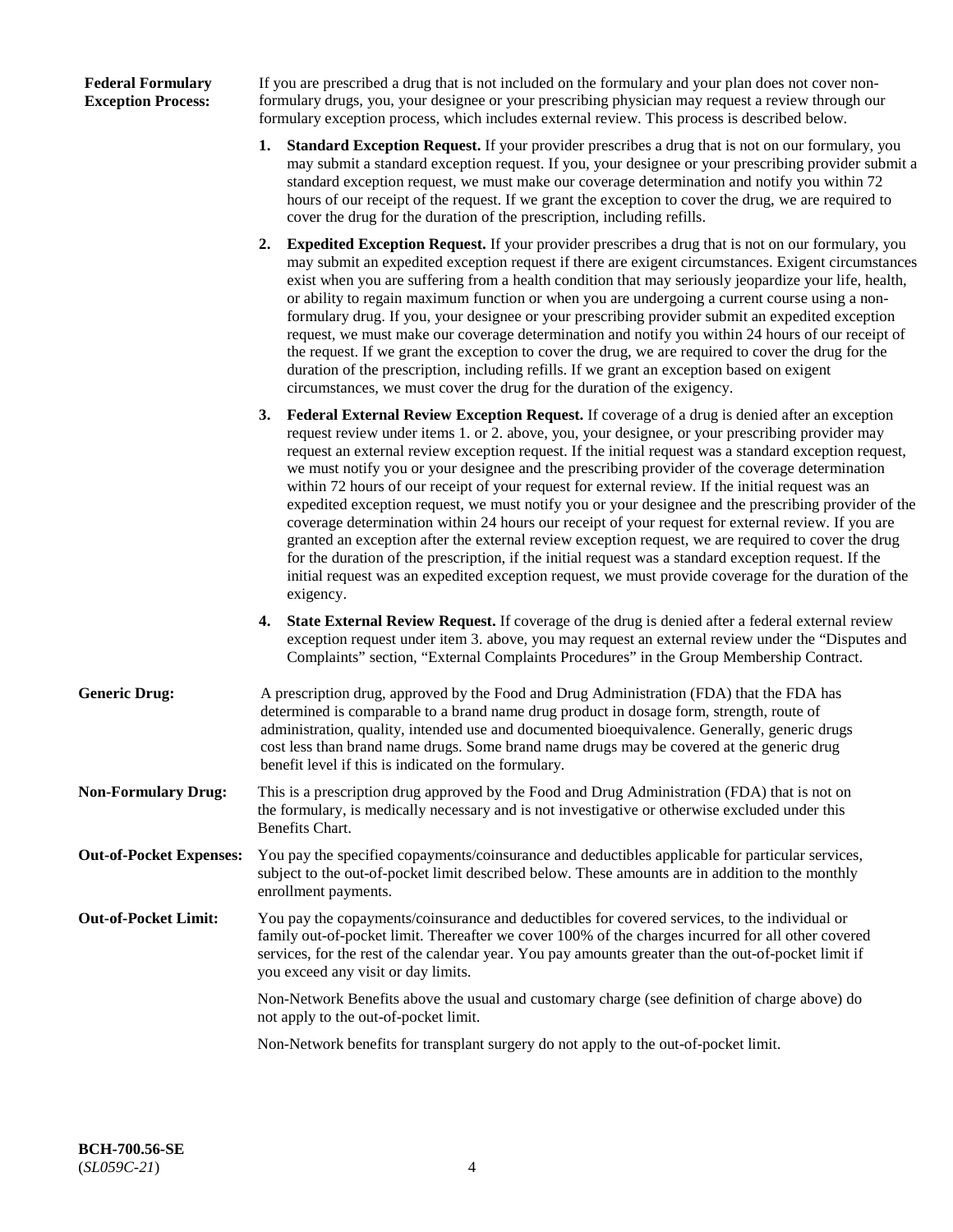Any amounts paid or reimbursed by a third party, including but not limited to: point of service rebates, manufacturer coupons, manufacturer debit cards or other forms of direct reimbursement to a member for a product or service, will not apply as an out of pocket expense, to the extent permitted under state and federal law. You are responsible to keep track of the out-of-pocket expenses. Contact our Member Services department for assistance in determining the amount paid by the enrollee for specific eligible services received. Claims for reimbursement under the out-of-pocket limit provisions are subject to the same time limits and provisions described under the "Claims Provisions" section of the Contract. **Specialty Drug List:** This is a current list, which may be revised from time to time, of prescription drugs, medications, equipment and supplies, which are typically bio-pharmaceuticals. The purpose of a specialty drug list is to facilitate enhanced monitoring of complex therapies used to treat specific conditions. Specialty drugs are covered by us as indicated in this Benefits Chart. The specialty drug list is available by calling Member Services or logging on to your "*my*HealthPartners" account at [healthpartners.com](https://www.healthpartners.com/hp/index.html) **virtuwell:** This is an online service that you may use to receive a diagnosis and treatment for certain routine conditions, such as a cold and flu, ear pain and sinus infections. You may access the virtuwell website at [virtuwell.com.](https://www.virtuwell.com/)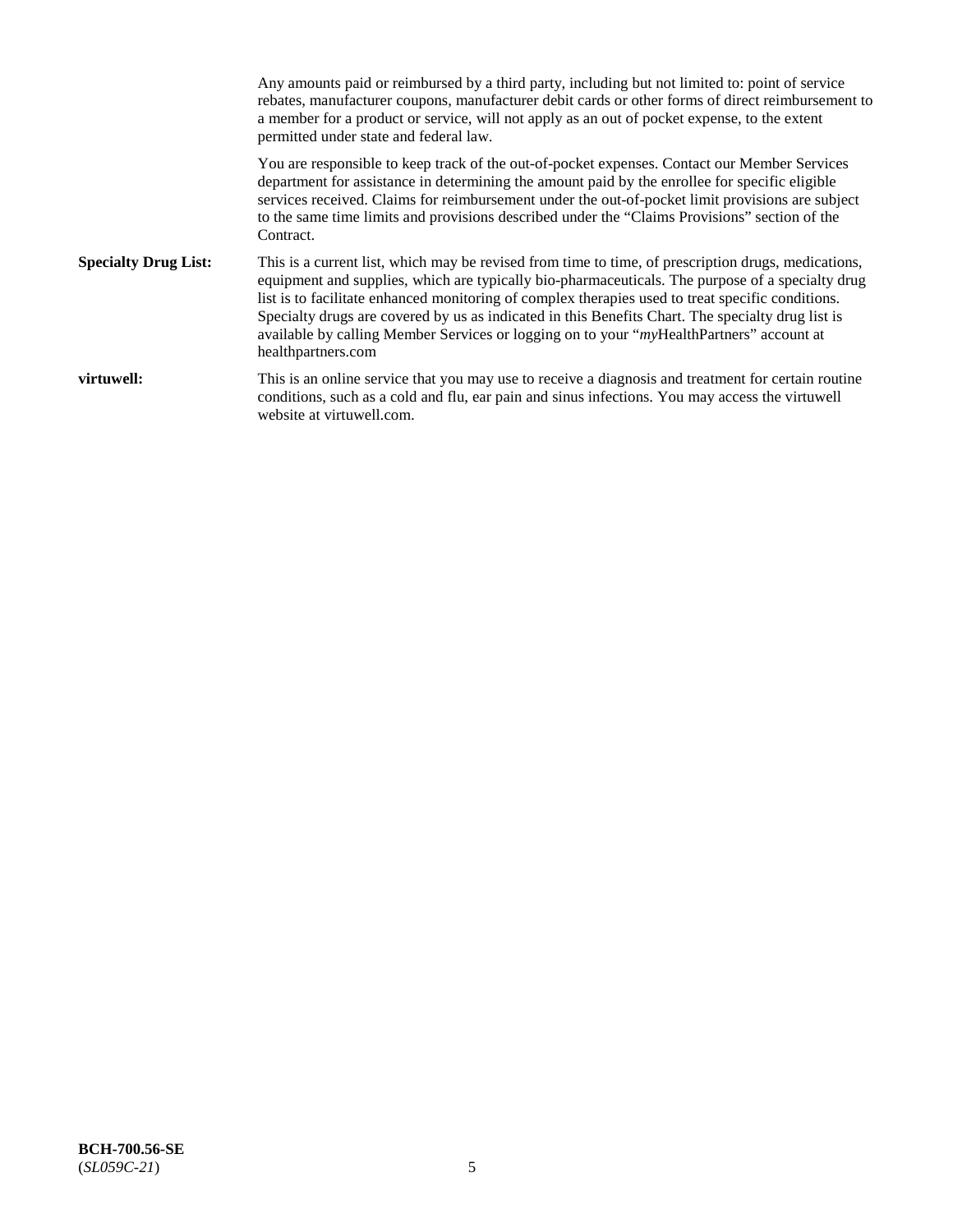# **DEDUCTIBLES AND OUT-OF-POCKET LIMITS**

### **Individual Calendar Year Deductible (applies to an employee enrolled for single coverage)**

| <b>Network Benefits</b> | <b>Non-Network Benefits</b> |
|-------------------------|-----------------------------|
| \$4,100                 | \$10,000                    |

# **Family Calendar Year Deductible (applies to an employee and dependents enrolled for family coverage)**

| Network Benefits | <b>Non-Network Benefits</b> |
|------------------|-----------------------------|
| \$8,200          | \$20,000                    |

Separate deductibles must be satisfied under the Network Benefits and Non-Network Benefits.

Any amounts paid or reimbursed by a third party, including but not limited to: point of service rebates, manufacturer coupons, debit cards or other forms of direct reimbursement to a member for a product or service, will not apply toward your deductible, to the extent permitted under state and federal law.

#### **Individual Calendar Year Out-of-Pocket Limit (applies to an employee enrolled for single coverage)**

| Network Benefits | <b>Non-Network Benefits</b> |
|------------------|-----------------------------|
| \$4,100          | \$30,000                    |

#### **Family Calendar Year Out-of-Pocket Limit (applies to an employee and dependents enrolled for family coverage)**

| <b>Network Benefits</b> | <b>Non-Network Benefits</b> |
|-------------------------|-----------------------------|
| \$8,200                 | \$60,000                    |

Separate Out-of-Pocket Limits must be satisfied under the Network Benefits and Non-Network Benefits.

Non-Network Benefits above the usual and customary charge will not apply toward the individual or family out-of-pocket limit.

Any amounts paid or reimbursed by a third party, including but not limited to: point of service rebates, manufacturer coupons, manufacturer debit cards or other forms of direct reimbursement to a member for a product or service, will not apply as an out of pocket expense, to the extent permitted under state and federal law.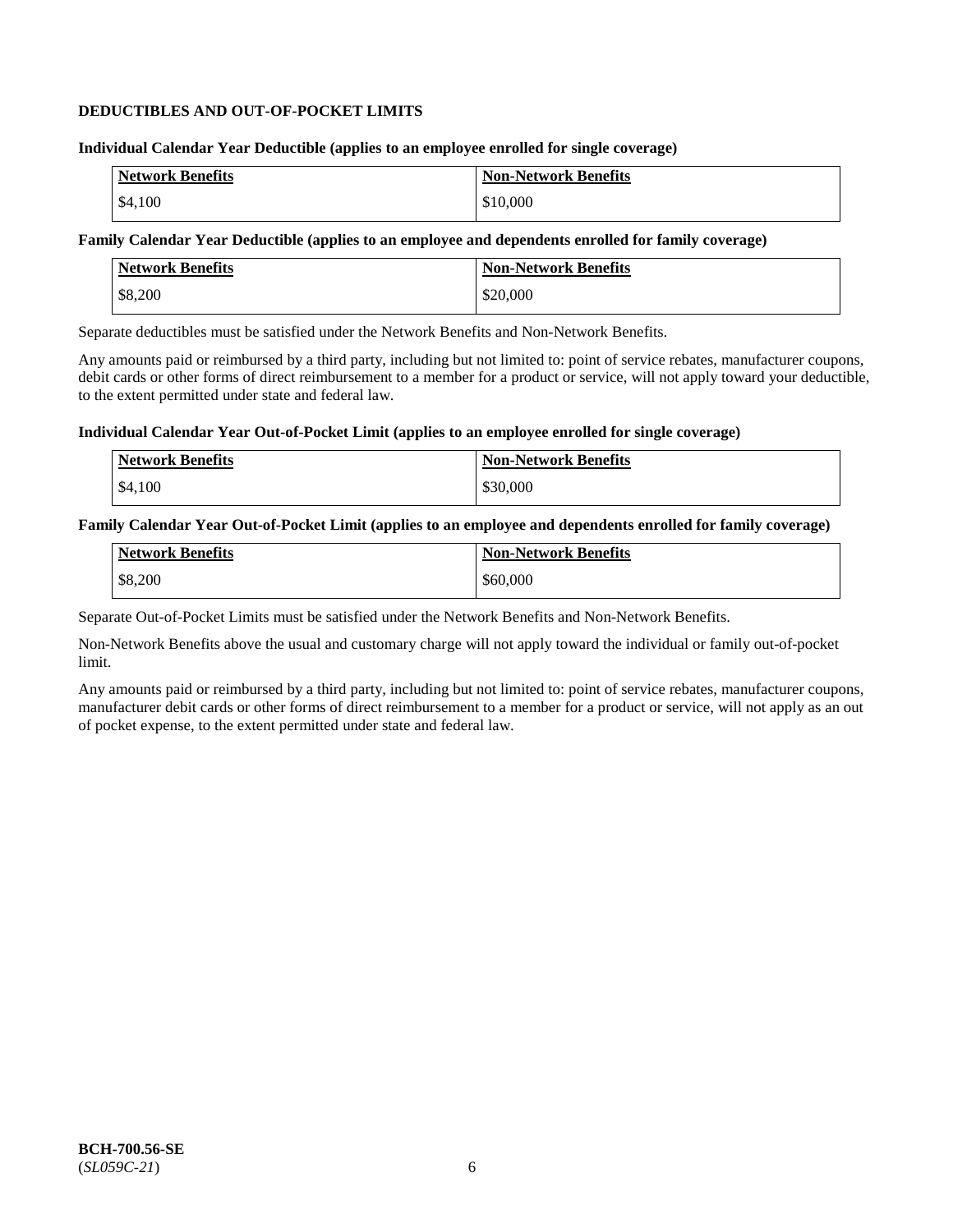# **AMBULANCE AND MEDICAL TRANSPORTATION**

# **Covered Services:**

We cover ambulance and medical transportation for medical emergencies and as shown below.

We also cover medically necessary, non-emergency medical transportation if it meets our medical coverage criteria.

Covered services and supplies are based on established medical policies, which are subject to periodic review and modification by the medical or dental directors. These medical policies (medical coverage criteria) and applicable prior authorization requirements are available by calling Member Services or logging on to your "myHealthPartners" account at [healthpartners.com.](https://www.healthpartners.com/hp/index.html)

# **Ambulance and medical transportation for medical emergencies (other than non-emergency fixed wing air ambulance transportation)**

| Network Benefits              | <b>Non-Network Benefits</b> |
|-------------------------------|-----------------------------|
| 100% of the charges incurred. | See Network Benefits.       |

# **Non-emergency fixed wing air ambulance transportation**

| <b>Network Benefits</b>       | <b>Non-Network Benefits</b>  |
|-------------------------------|------------------------------|
| 100% of the charges incurred. | 50% of the charges incurred. |

# **Not Covered:**

See "Services Not Covered" in the Group Membership Contract.

# **BEHAVIORAL HEALTH SERVICES**

# **Covered Services:**

Covered services are based on established medical policies, which are subject to periodic review and modification by the medical directors. These medical policies (medical coverage criteria) are available by calling Member Services or logging on to your "*my*HealthPartners" account at [healthpartners.com.](http://www.healthpartners.com/)

You have rights to parity in mental health and substance use disorder treatment as required by the federal Mental Health Parity and Addiction Equity Act and Minnesota Statutes, section 62Q.47. These laws require:

- That mental health and substance abuse services be covered on the same basis as medical services;
- That cost-sharing for mental health and substance abuse services can be no more restrictive than cost-sharing for similar medical services;
- That treatment restrictions and limitation such as prior authorization and medical necessity can be no more restrictive than for similar medical services;
- That if enrollees have concerns they can call Member Services, file a complaint with HealthPartners, or file a complaint with the Minnesota Department of Health.

# **Mental Health Services**

We cover services for: mental health diagnoses as described in the Diagnostic and Statistical Manual of Mental Disorders – Fifth Edition (DSM-5) (most recent edition) that lead to significant disruption of function in the member's life.

We also provide coverage for mental health treatment ordered by a Minnesota court under a valid court order that is issued on the basis of a behavioral care evaluation performed by a licensed psychiatrist or doctoral level licensed psychologist, which includes a diagnosis and an individual treatment plan for care in the most appropriate, least restrictive environment. We must be given a copy of the court order and the behavioral care evaluation, and the service must be a covered benefit under this plan, and the service must be provided by a network provider, or other provider as required by law. We cover the evaluation upon which the court order was based if it was provided by a network provider. We also provide coverage for the initial mental health evaluation of a child, regardless of whether that evaluation leads to a court order for treatment, if the evaluation is ordered by a Minnesota juvenile court.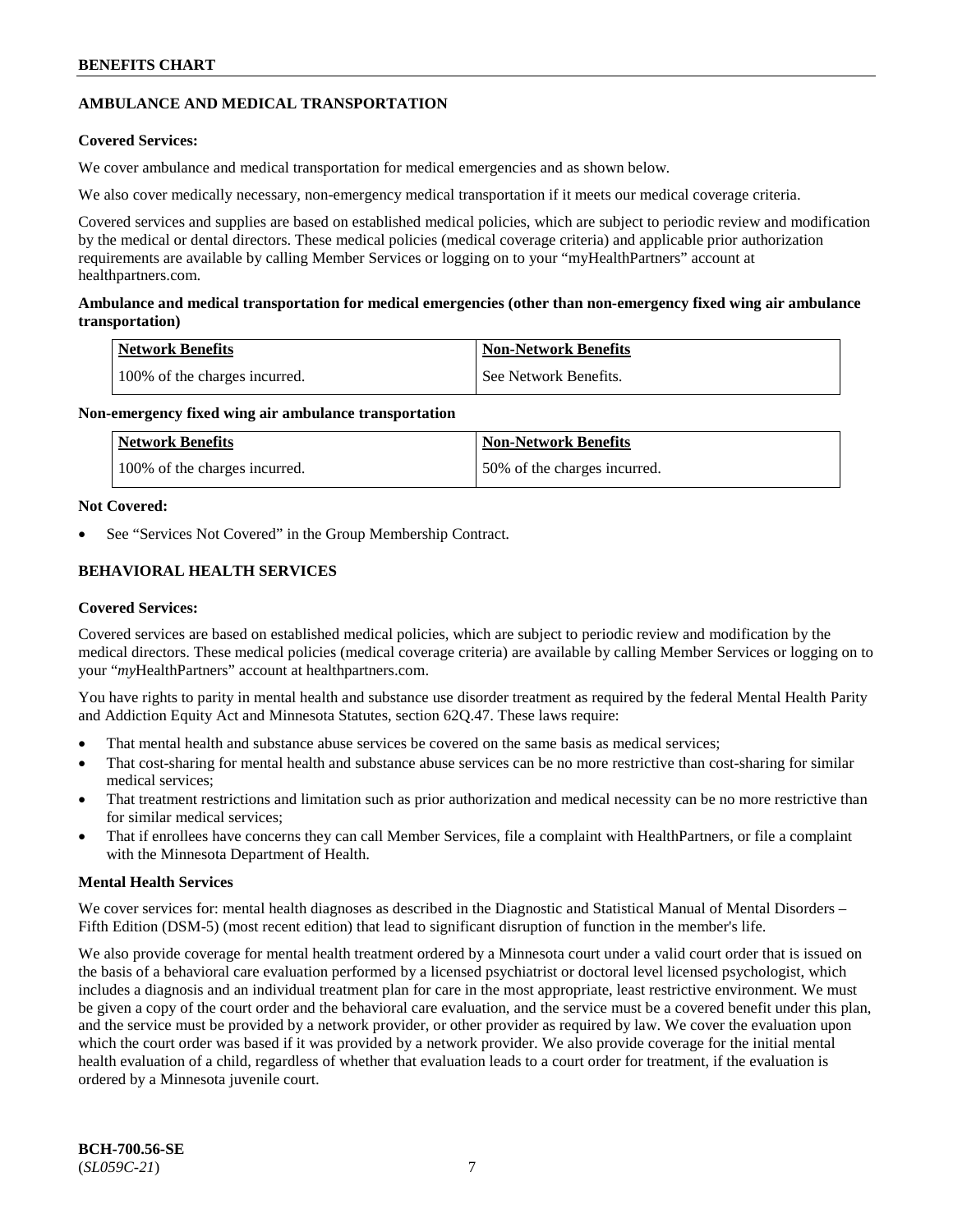**Outpatient Services, including intensive outpatient and day treatment:** We cover medically necessary outpatient professional mental health services for evaluation, crisis intervention, and treatment of mental health disorders.

A comprehensive diagnostic assessment will be made of each patient as the basis for a determination by a mental health professional, concerning the appropriate treatment and the extent of services required.

Outpatient services we cover for a diagnosed mental health condition include the following:

- Individual, group, family, and multi-family therapy;
- Medication management provided by a physician, certified nurse practitioner, or physician's assistant;
- Psychological testing services for the purposes of determining the differential diagnoses and treatment planning for patients currently receiving behavioral health services;
- Day treatment and intensive outpatient services in a licensed program;
- Partial hospitalization services in a licensed hospital or community mental health center;
- Psychotherapy and nursing services provided in the home if authorized by us; and
- Treatment for gender dysphoria that meets medical coverage criteria.

| <b>Network Benefits</b>       | <b>Non-Network Benefits</b>  |
|-------------------------------|------------------------------|
| 100% of the charges incurred. | 50% of the charges incurred. |

#### **Group Therapy**

| Network Benefits              | <b>Non-Network Benefits</b>  |
|-------------------------------|------------------------------|
| 100% of the charges incurred. | 50% of the charges incurred. |

**Inpatient Services, including psychiatric residential treatment:** We cover medically necessary inpatient services in a hospital and professional services for treatment of mental health disorders. Medical stabilization is covered under inpatient hospital services in the "Hospital and Skilled Nursing Facility Services" section.

We also cover medically necessary psychiatric residential treatment for adults and emotionally disabled children as diagnosed by a physician. This care must be authorized by us and provided by a hospital or residential behavioral health treatment facility licensed by the local state or Health and Human Services Department. Services not covered under this benefit include shelter services, correctional services, detention services, transitional services, group residential services, foster care services and wilderness programs.

| Network Benefits              | <b>Non-Network Benefits</b>  |
|-------------------------------|------------------------------|
| 100% of the charges incurred. | 50% of the charges incurred. |

# **Chemical Health Services**

We cover medically necessary services for assessments by a licensed alcohol and drug counselor and treatment of Substance-Related Disorders as defined in the latest edition of the DSM-5.

**Outpatient Services, including intensive outpatient and day treatment services:** We cover medically necessary outpatient professional services for the diagnosis and treatment of chemical dependency. Chemical dependency treatment programs must be licensed by the applicable state agency.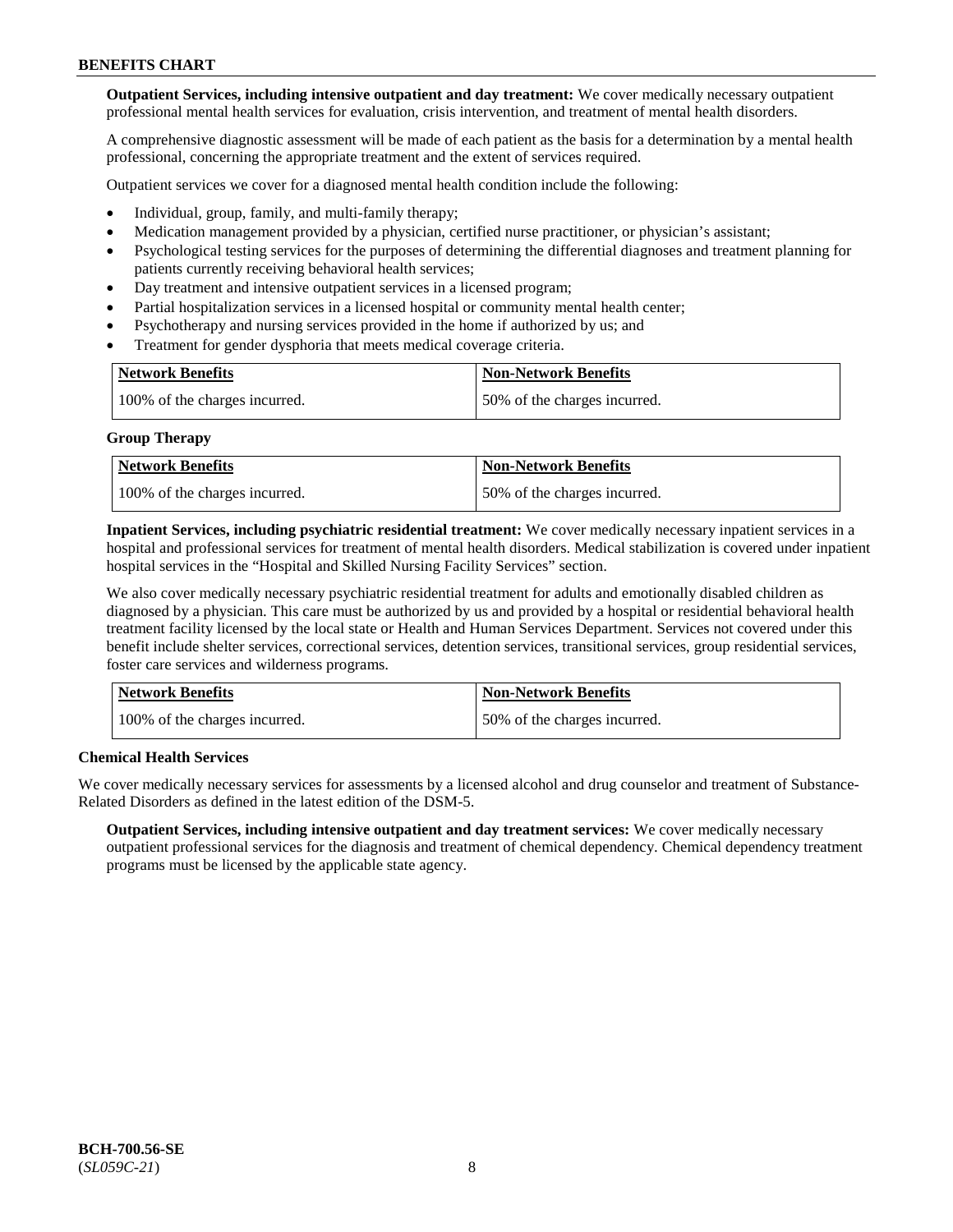Outpatient services we cover for a diagnosed chemical dependency condition include the following:

- Individual, group, family, and multi-family therapy provided in an office setting;
- Opiate replacement therapy including methadone and buprenorphine treatment; and
- Day treatment and intensive outpatient services in a licensed program.

| Network Benefits              | <b>Non-Network Benefits</b>  |
|-------------------------------|------------------------------|
| 100% of the charges incurred. | 50% of the charges incurred. |

**Inpatient Services:** We cover medically necessary inpatient services in a hospital or primary residential treatment in a licensed chemical health treatment center. Primary residential treatment is an intensive residential treatment program of limited duration, typically 30 days or less.

We cover services provided in a hospital that is licensed by the local state and accredited by Medicare.

**Detoxification Services.** We cover detoxification services in a hospital or community detoxification facility if it is licensed by the local Health and Human Services Department.

| <b>Network Benefits</b>       | <b>Non-Network Benefits</b>  |
|-------------------------------|------------------------------|
| 100% of the charges incurred. | 50% of the charges incurred. |

# **Not Covered:**

See "Services Not Covered" in the Group Membership Contract.

# **CHIROPRACTIC SERVICES**

# **Covered Services:**

We cover chiropractic services for rehabilitative care, provided to diagnose and treat acute neuromusculo-skeletal conditions.

Massage therapy which is performed in conjunction with other treatment/modalities by a chiropractor, is part of a prescribed treatment plan and is not billed separately is covered.

| Network Benefits              | <b>Non-Network Benefits</b>           |
|-------------------------------|---------------------------------------|
| 100% of the charges incurred. | 50% of the charges incurred.          |
|                               | Limit of 20 visits per calendar year. |

# **Not Covered:**

- Massage therapy for the purpose of comfort or convenience of the member.
- See "Services Not Covered" in the Group Membership Contract.

# **CLINICAL TRIALS**

# **Covered Services:**

We cover certain routine services if you participate in a Phase I, Phase II, Phase III or Phase IV clinical trial that is conducted in relation to the prevention, detection, or treatment of cancer or other life-threatening disease or condition as defined in the Affordable Care Act. We cover routine patient costs for services that would be eligible under this Benefits Chart if the service was provided outside of a clinical trial.

| <b>Network Benefits</b>                                                                                                                                                                                | <b>Non-Network Benefits</b>                                                                                                                                                                                |
|--------------------------------------------------------------------------------------------------------------------------------------------------------------------------------------------------------|------------------------------------------------------------------------------------------------------------------------------------------------------------------------------------------------------------|
| Coverage level is same as corresponding Network<br>Benefit, depending on type of service provided such as<br>Office Visits for Illness or Injury, Inpatient or<br><b>Outpatient Hospital Services.</b> | Coverage level is same as corresponding Non-Network<br>Benefit, depending on type of service provided such as<br>Office Visits for Illness or Injury, Inpatient or<br><b>Outpatient Hospital Services.</b> |
|                                                                                                                                                                                                        |                                                                                                                                                                                                            |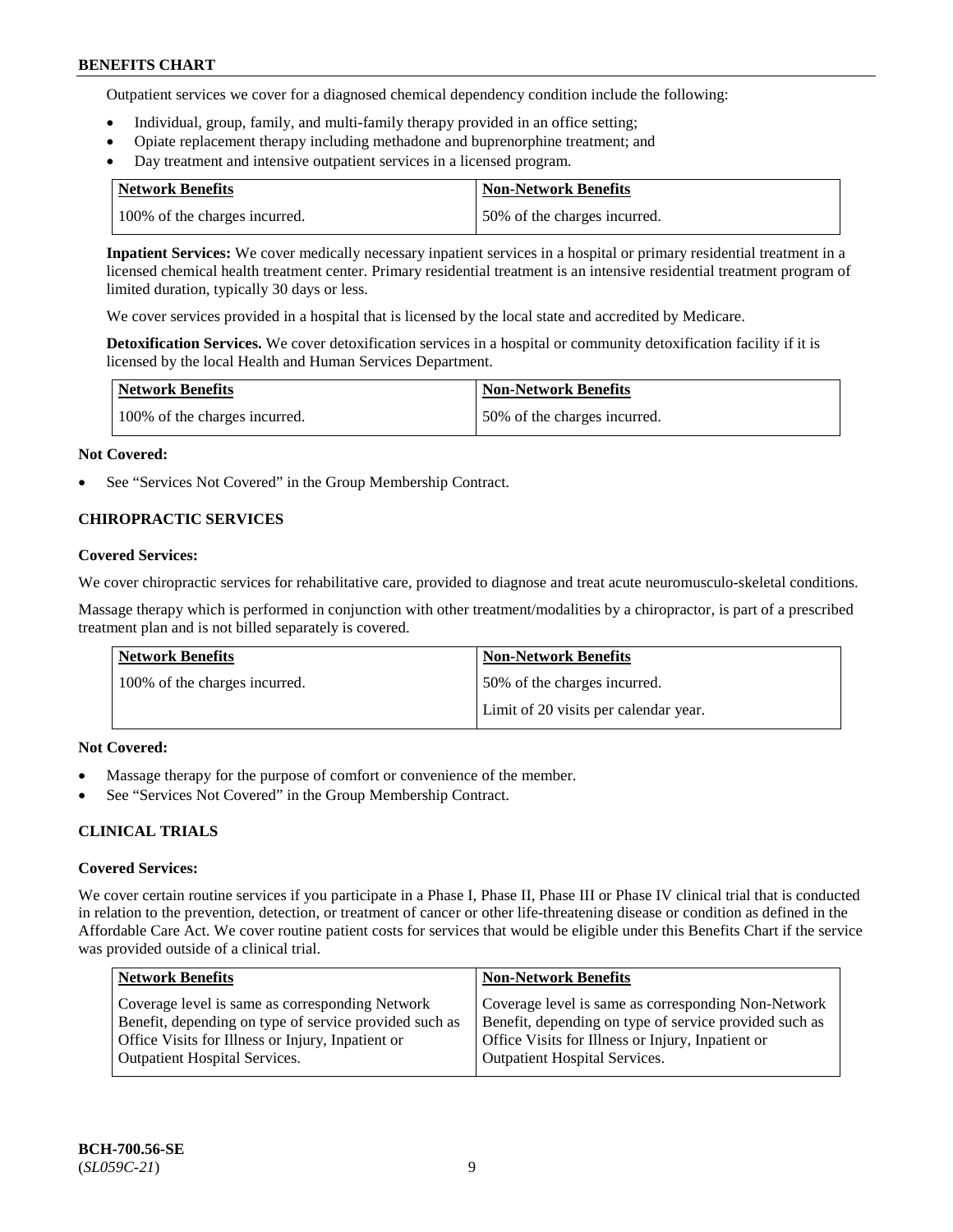# **Not Covered:**

- The investigative item, device or service itself.
- Items or services that are provided solely to satisfy data collection and analysis needs and that are not used in the direct clinical management of the patient.
- A service that is clearly inconsistent with widely accepted and established standards of care for a particular diagnosis.
- See "Services Not Covered" in the Group Membership Contract.

# **DENTAL SERVICES**

# **Covered Services:**

We cover services as described below.

**Accidental Dental Services:** We cover dentally necessary services to treat and restore damage done to sound, natural, unrestored teeth as a result of an accidental injury. Coverage is for damage caused by external trauma to face and mouth only, not for cracked or broken teeth which result from biting or chewing. We cover restorations, root canals, crowns and replacement of teeth lost that are directly related to the accident in which the member was involved. We cover initial exams, xrays, and palliative treatment including extractions, and other oral surgical procedures directly related to the accident. Subsequent treatment must be initiated within the specified time-frame and must be directly related to the accident. We do not cover restoration and replacement of teeth that are not "sound and natural" at the time of the accident.

Full mouth rehabilitation to correct occlusion (bite) and malocclusion (misaligned teeth not due to the accident) are not covered.

When an implant-supported dental prosthetic treatment is pursued, the accidental dental benefit will be applied to the prosthetic procedure. Benefits are limited to the amount that would be paid toward the placement of a removable dental prosthetic appliance that could be used in the absence of implant treatment. Care must be provided or pre-authorized by a HealthPartners dentist.

| Network Benefits              | <b>Non-Network Benefits</b>  |
|-------------------------------|------------------------------|
| 100% of the charges incurred. | 50% of the charges incurred. |

For all accidental dental services, treatment and/or restoration must be initiated within six months of the date of the injury. Coverage is limited to the initial course of treatment and/or initial restoration. Services must be provided within twenty-four months of the date of injury to be covered.

# **Medical Referral Dental Services**

**Medically Necessary Outpatient Dental Services:** We cover medically necessary outpatient dental services. Coverage is limited to dental services required for treatment of an underlying medical condition, e.g., removal of teeth to complete radiation treatment for cancer of the jaw, cysts and lesions.

| Network Benefits              | Non-Network Benefits         |
|-------------------------------|------------------------------|
| 100% of the charges incurred. | 50% of the charges incurred. |

**Medically Necessary Hospitalization and Anesthesia for Dental Care:** We cover medically necessary hospitalization for dental care. This is limited to charges incurred by a member who: (1) is a child under age  $5$ ; (2) is severely disabled; (3) has a medical condition and requires hospitalization or general anesthesia for dental care treatment; or (4) is a child between age 5 and 12 and care in dental offices has been attempted unsuccessfully and usual methods of behavior modification have not been successful, or when extensive amounts of restorative care, exceeding four appointments, are required. Coverage is limited to facility and anesthesia charges. Oral surgeon/dentist professional fees are not covered.

| Network Benefits              | <b>Non-Network Benefits</b>  |
|-------------------------------|------------------------------|
| 100% of the charges incurred. | 50% of the charges incurred. |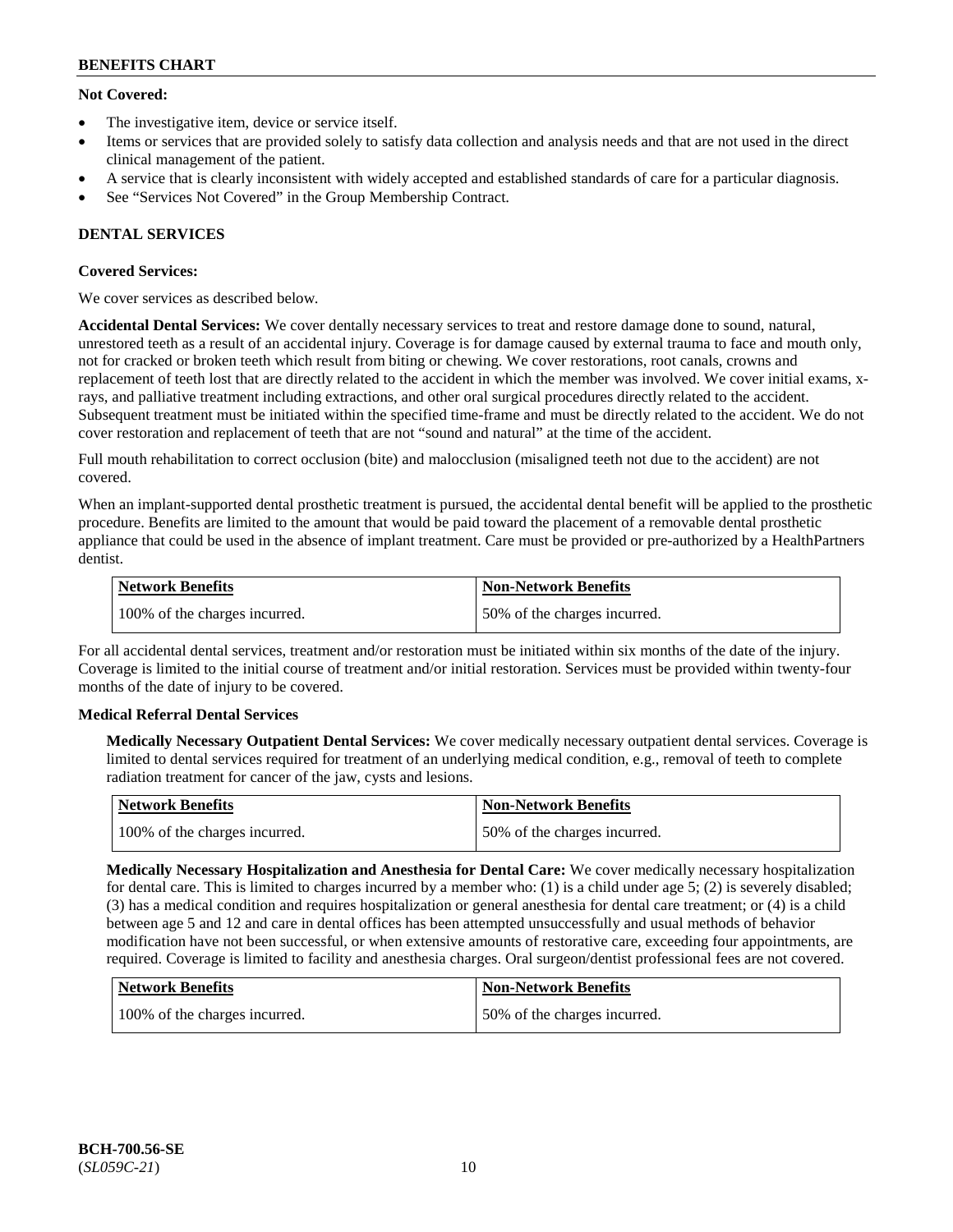**Medical Complications of Dental Care:** We cover medical complications of dental care. Treatment must be medically necessary care and related to medical complications of non-covered dental care, including complications of the head, neck, or substructures.

| Network Benefits              | <b>Non-Network Benefits</b>  |
|-------------------------------|------------------------------|
| 100% of the charges incurred. | 50% of the charges incurred. |

**Oral Surgery**: We cover oral surgery. Coverage is limited to treatment of medical conditions requiring oral surgery, such as treatment of oral neoplasm, non-dental cysts, fracture of the jaws, trauma of the mouth and jaws.

| Network Benefits              | <b>Non-Network Benefits</b>  |
|-------------------------------|------------------------------|
| 100% of the charges incurred. | 50% of the charges incurred. |

**Treatment of Cleft Lip and Cleft Palate:** We cover treatment of cleft lip and cleft palate of a dependent child to age 26, including orthodontic treatment and oral surgery directly related to the cleft. Benefits are limited to inpatient or outpatient expenses arising from medical and dental treatment that was scheduled or initiated prior to the dependent turning age 19. Dental services that are not required for the treatment of cleft lip or cleft palate are not covered. If a dependent child covered under this Contract is also covered under a dental plan which includes orthodontic services, that dental plan shall be considered primary for the necessary orthodontic services. Oral appliances are subject to the same copayment, conditions and limitations as durable medical equipment.

| <b>Network Benefits</b>       | <b>Non-Network Benefits</b>  |
|-------------------------------|------------------------------|
| 100% of the charges incurred. | 50% of the charges incurred. |

**Treatment of Temporomandibular Disorder (TMD) and Craniomandibular Disorder (CMD):** We cover surgical and non-surgical treatment of temporomandibular disorder (TMD) and craniomandibular disorder (CMD), which is medically necessary care. Dental services which are not required to directly treat TMD or CMD are not covered.

| <b>Network Benefits</b>       | <b>Non-Network Benefits</b>  |
|-------------------------------|------------------------------|
| 100% of the charges incurred. | 50% of the charges incurred. |

# **Not Covered:**

- Dental treatment, procedures or services not listed in this Benefits Chart.
- Accident related dental services if treatment is (1) provided to teeth which are not sound and natural, (2) to teeth which have been restored, (3) initiated beyond six months from the date of the injury, (4) received beyond the initial treatment or restoration or (5) received beyond twenty-four months from the date of injury.
- Oral surgery to remove wisdom teeth.
- Orthognathic treatment or procedures and all related services, unless it is required to treat TMD or CMD and it meets our medical coverage criteria.
- See "Services Not Covered" in the Group Membership Contract.

# **DIAGNOSTIC IMAGING SERVICES**

#### **Covered Services:**

We cover diagnostic imaging, when ordered by a provider and provided in a clinic or outpatient hospital facility.

For Network Benefits, non-emergent, scheduled outpatient Magnetic Resonance Imaging (MRI) and Computed Tomography (CT) must be provided at a designated facility. Your physician or facility will obtain or verify prior authorization for these services with HealthPartners, as needed.

We cover services provided in a clinic or outpatient hospital facility (to see the benefit level for inpatient hospital or skilled nursing facility services, see benefits under Inpatient Hospital and Skilled Nursing Facility Services).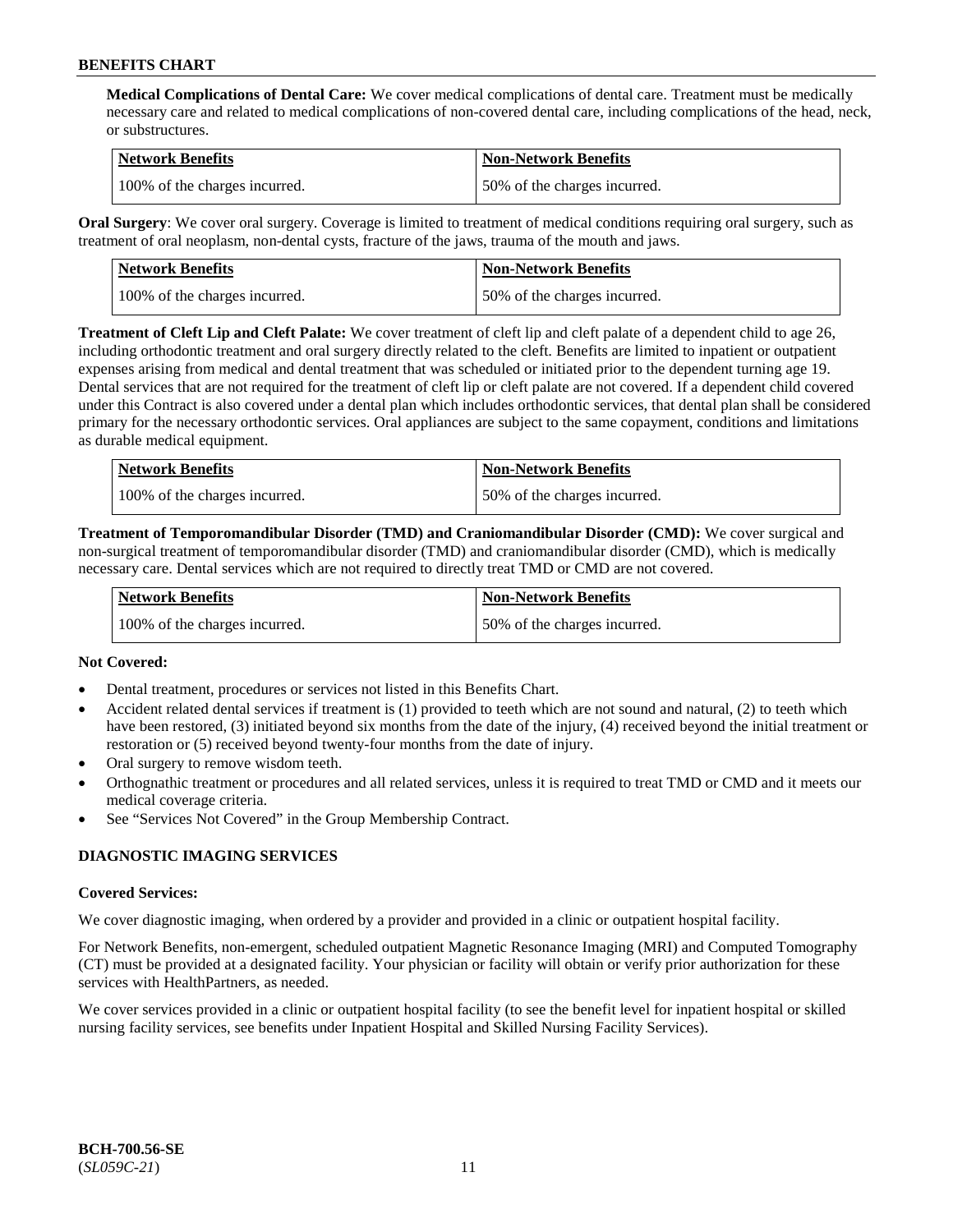# **Outpatient Magnetic Resonance Imaging (MRI) and Computed Tomography (CT)**

| <b>Network Benefits</b>       | <b>Non-Network Benefits</b>  |
|-------------------------------|------------------------------|
| 100% of the charges incurred. | 50% of the charges incurred. |

#### **All other outpatient diagnostic imaging services for illness or injury**

### **Services for illness or injury**

| <b>Network Benefits</b>       | Non-Network Benefits         |
|-------------------------------|------------------------------|
| 100% of the charges incurred. | 50% of the charges incurred. |

#### **Preventive services (MRI/CT procedures are not considered preventive)**

Diagnostic imaging services associated with preventive services are covered at the benefit level shown in the "Preventive Services" section of this Benefits Chart.

#### **Not Covered:**

See "Services Not Covered" in the Group Membership Contract.

# **DURABLE MEDICAL EQUIPMENT, PROSTHETICS, ORTHOTICS, AND SUPPLIES**

#### **Covered Services:**

We cover equipment and services, as described below.

We cover durable medical equipment and services, prosthetics, orthotics and supplies, subject to the limitations below, including certain disposable supplies, enteral feedings and the following diabetic supplies and equipment: glucose monitors, insulin pumps, syringes, blood and urine test strips and other diabetic supplies as deemed medically appropriate and necessary, for members with gestational, Type I or Type II diabetes.

External hearing aids (including osseointegrated or bone anchored) for members age 18 or younger who have hearing loss that is not correctable by other covered procedures. Coverage is limited to one basic, standard hearing aid for each ear every three years. A basic hearing aid is defined as a hearing device that consists of a microphone, amplifier, volume control, battery and receiver. It does not include upgrades above and beyond the functionality of a basic hearing aid, including but not limited to hearing improvements for group settings, background noise, Bluetooth/remote control functionality, or extended warranties. Charges for upgrades above the cost of a basic, standard hearing aid are not covered.

# **Diabetic supplies purchased at a pharmacy**

| <b>Network Benefits</b>       | <b>Non-Network Benefits</b>  |
|-------------------------------|------------------------------|
| 100% of the charges incurred. | 50% of the charges incurred. |

#### **Diabetic supplies purchased from a non-pharmacy provider**

| <b>Network Benefits</b>                                               | <b>Non-Network Benefits</b>  |
|-----------------------------------------------------------------------|------------------------------|
| 100% of the charges incurred if purchased from an<br>approved vendor. | 50% of the charges incurred. |

#### **Special dietary treatment for Phenylketonuria (PKU) if it meets our medical coverage criteria**

| <b>Network Benefits</b>       | <b>Non-Network Benefits</b>  |
|-------------------------------|------------------------------|
| 100% of the charges incurred. | 50% of the charges incurred. |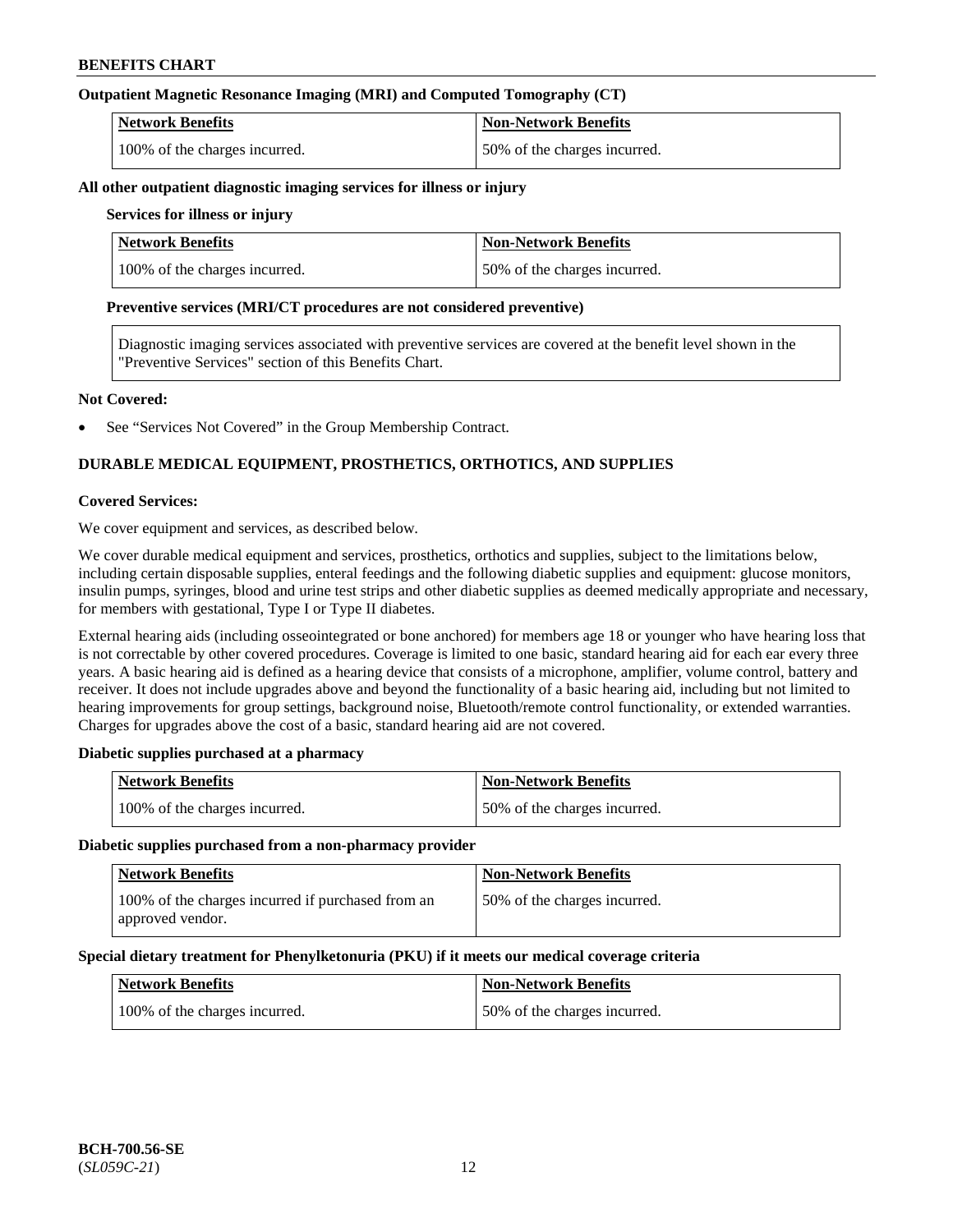#### **Oral amino acid based elemental formula if it meets our medical coverage criteria**

| Network Benefits              | <b>Non-Network Benefits</b>  |
|-------------------------------|------------------------------|
| 100% of the charges incurred. | 50% of the charges incurred. |

### **All other durable medical equipment, prosthetics, orthotics and supplies**

| <b>Network Benefits</b>       | <b>Non-Network Benefits</b>  |
|-------------------------------|------------------------------|
| 100% of the charges incurred. | 50% of the charges incurred. |

#### **Limitations:**

Coverage of durable medical equipment is limited by the following:

- No more than a 93-day supply of diabetic supplies are covered and dispensed at a time.
- Payment will not exceed the cost of an alternate piece of equipment or service that is effective and medically necessary.
- Wigs for hair loss resulting from alopecia areata are limited to one per calendar year.
- For prosthetic benefits, other than hair prostheses (i.e., wigs) for hair loss resulting from alopecia areata and oral appliances for cleft lip and cleft palate, payment will not exceed the cost of an alternate piece of equipment or service that is effective, medically necessary and enables members to conduct standard activities of daily living.
- We reserve the right to determine if an item will be approved for rental vs. purchase.
- We require that certain diabetic supplies and equipment be purchased at a pharmacy.
- Diabetic supplies and equipment are limited to certain models and brands.
- Durable medical equipment and supplies must be obtained from or repaired by approved vendors.
- Covered services and supplies are based on established medical policies, which are subject to periodic review and modification by the medical or dental directors. Our coverage policy for diabetic supplies includes information on our required models and brands. These medical policies (medical coverage criteria) are available by calling Member Services or logging on to your "*my*HealthPartners" account a[t healthpartners.com.](https://www.healthpartners.com/hp/index.html)

# **Not Covered:**

Items that are not eligible for coverage include, but are not limited to:

- Replacement or repair of any covered items, if the items are (i) damaged or destroyed by misuse, abuse or carelessness, (ii) lost; or (iii) stolen.
- Duplicate or similar items.
- Labor and related charges for repair of any covered items which are more than the cost of replacement by an approved vendor.
- Sales tax, mailing, delivery charges, service call charges.
- Items that are primarily educational in nature or for hygiene, vocation, comfort, convenience or recreation.
- Communication aids or devices: equipment to create, replace or augment communication abilities including, but not limited to, speech processors, receivers, communication boards, or computer or electronic assisted communication.
- Hearing aids (implantable and external, including osseointegrated or bone anchored) and their fitting, except as specifically described in this Benefits Chart. This exclusion does not apply to cochlear implants.
- Eyeglasses, contact lenses and their fitting, measurement and adjustment, except as specifically described in this Benefits Chart.
- Hair prostheses (wigs), except as specifically described in this Benefits Chart.
- Household equipment which primarily has customary uses other than medical, such as, but not limited to, exercise cycles, air purifiers, central or unit air conditioners, water purifiers, non-allergenic pillows, mattresses or waterbeds.
- Household fixtures including, but not limited to, escalators or elevators, ramps, swimming pools and saunas.
- Modifications to the structure of the home including, but not limited to, wiring, plumbing or charges for installation of equipment.
- Vehicle, car or van modifications including, but not limited to, hand brakes, hydraulic lifts and car carrier.
- Rental equipment while owned equipment is being repaired by non-contracted vendors, beyond one month rental of medically necessary equipment.
- Other equipment and supplies, including but not limited to assistive devices, that we determine are not eligible for coverage.
- See "Services Not Covered" in the Group Membership Contract.

**BCH-700.56-SE** (*SL059C-21*) 13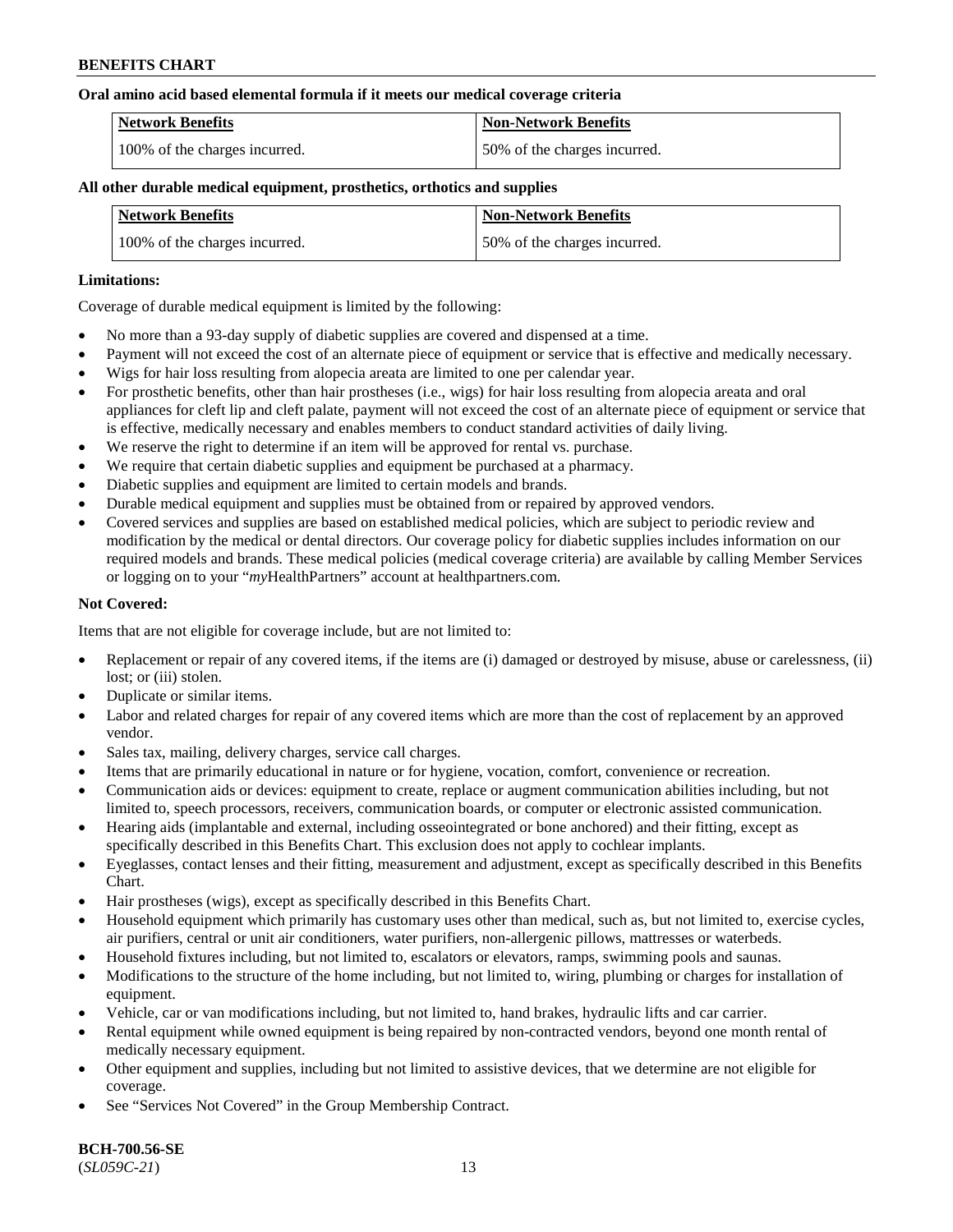# **EMERGENCY AND URGENTLY NEEDED CARE SERVICES**

#### **Covered Services:**

We cover services for emergency care and urgently needed care if the services are otherwise eligible for coverage under this Benefits Chart.

**Urgently Needed Care.** These are services to treat an unforeseen illness or injury, which are required in order to prevent a serious deterioration in your health, and which cannot be delayed until the next available clinic or office hours.

#### **Urgently Needed care at clinics**

| <b>Network Benefits</b>       | <b>Non-Network Benefits</b> |
|-------------------------------|-----------------------------|
| 100% of the charges incurred. | See Network Benefits.       |

**Emergency Care.** These are services to treat: (1) the sudden, unexpected onset of illness or injury which, if left untreated or unattended until the next available clinic or office hours, would result in hospitalization, or (2) a condition requiring professional health services immediately necessary to preserve life or stabilize health.

When reviewing claims for coverage of emergency services, our medical director will take into consideration a reasonable layperson's belief that the circumstances required immediate medical care that could not wait until the next working day or next available clinic appointment. Emergency care also includes an immediate response service available on a 24-hour, sevenday-a-week basis for each child, or person, having a psychiatric crisis, a mental health crisis, or a mental health emergency.

#### **Emergency care in a hospital emergency room, including professional services of a physician**

| <b>Network Benefits</b>       | Non-Network Benefits    |
|-------------------------------|-------------------------|
| 100% of the charges incurred. | l See Network Benefits. |

#### **Inpatient emergency care in a hospital**

| Network Benefits              | <b>Non-Network Benefits</b> |
|-------------------------------|-----------------------------|
| 100% of the charges incurred. | See Network Benefits.       |

#### **Not Covered:**

See "Services Not Covered" in the Group Membership Contract.

# **GENE THERAPY**

# **Covered Services:**

We cover gene therapy treatment that meets our current medical coverage criteria.

| <b>Network Benefits</b>                                                                                                                                                                                 | <b>Non-Network Benefits</b> |
|---------------------------------------------------------------------------------------------------------------------------------------------------------------------------------------------------------|-----------------------------|
| Coverage level is same as corresponding Network<br>Benefit, depending on type of service provided, such as<br>Office Visits for Illness or Injury, Inpatient or<br><b>Outpatient Hospital Services.</b> | No Coverage.                |

#### **Limitations:**

- Gene therapy must be provided by a designated provider.
- Specific types of gene therapy are limited to therapies and conditions specified in our medical coverage criteria.

# **Not Covered:**

See "Services Not Covered" in the Group Membership Contract.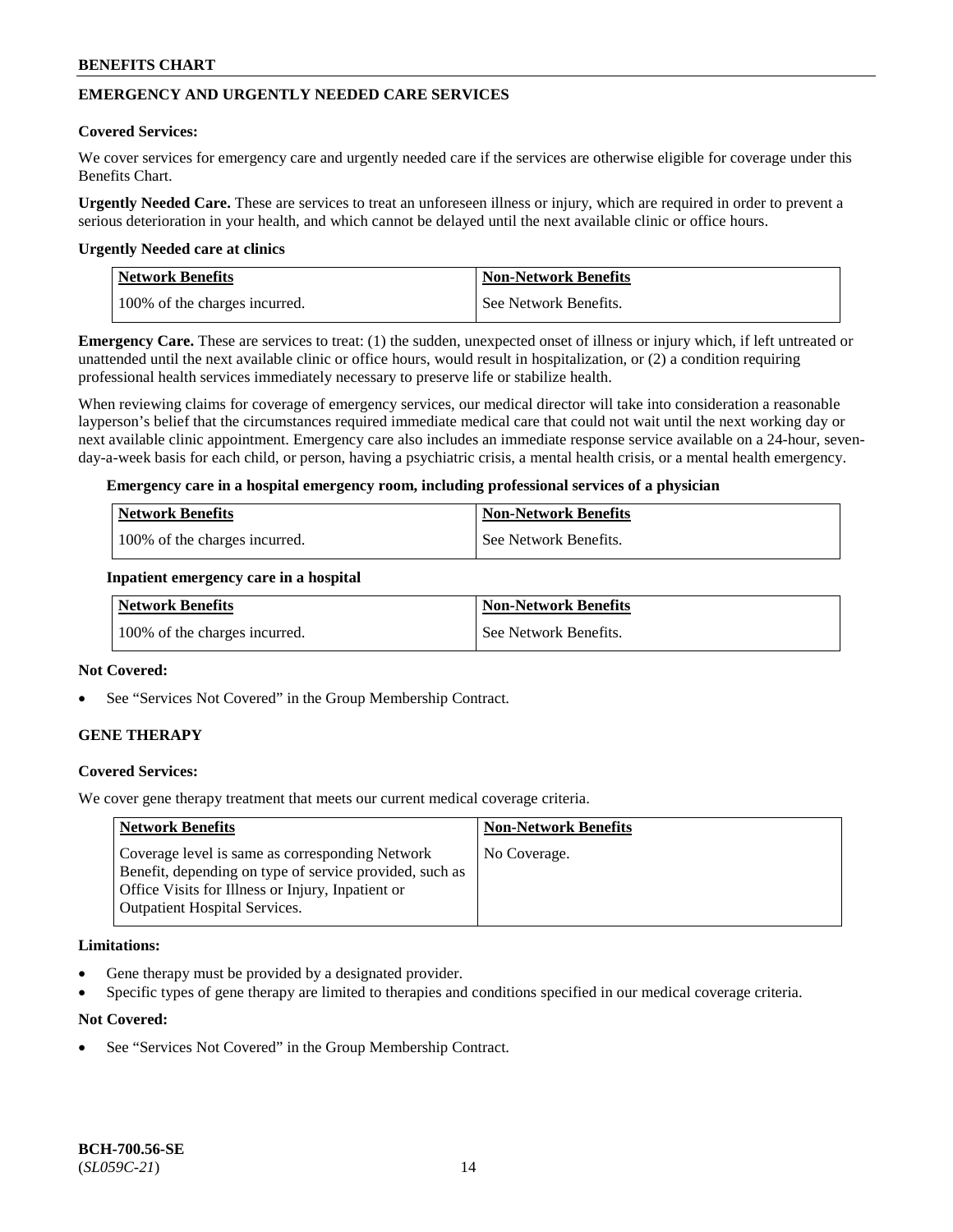# **HEALTH EDUCATION**

# **Covered Services:**

We cover education for preventive services and education for the management of chronic health problems (such as diabetes).

| <b>Network Benefits</b>                                     | <b>Non-Network Benefits</b>  |
|-------------------------------------------------------------|------------------------------|
| 100% of the charges incurred.<br>Deductible does not apply. | 50% of the charges incurred. |

# **Not Covered:**

See "Services Not Covered" in the Group Membership Contract.

# **HOME-BASED COMPREHENSIVE HEALTH RISK ASSESSMENT**

# **Covered Services:**

If you meet our criteria for coverage, you may qualify for our home-based comprehensive health risk assessment program. The program covers a health assessment with a designated nurse practitioner.

| Network Benefits                                            | <b>Non-Network Benefits</b> |
|-------------------------------------------------------------|-----------------------------|
| 100% of the charges incurred.<br>Deductible does not apply. | No Coverage.                |

# **Not Covered:**

See "Services Not Covered" in the Group Membership Contract.

# **HOME HEALTH SERVICES**

# **Covered Services:**

We cover skilled nursing services, physical therapy, occupational therapy, speech therapy, respiratory therapy and other therapeutic services, non-routine prenatal and postnatal services, routine postnatal well child visits (as described in the Medical Coverage Criteria), phototherapy services for newborns, home health aide services and other eligible home health services when provided in your home, if you are homebound (i.e., unable to leave home without considerable effort due to a medical condition. Lack of transportation does not constitute homebound status). For phototherapy services for newborns and high risk pre-natal services, supplies and equipment are included.

We cover total parenteral nutrition/intravenous ("TPN/IV") therapy, equipment, supplies and drugs in connection with IV therapy. IV line care kits are covered under Durable Medical Equipment.

You do not need to be homebound to receive total parenteral nutrition/intravenous ("TPN/IV") therapy.

We cover palliative care benefits. Palliative care includes symptom management, education and establishing goals of care. We waive the requirement that you be homebound for a limited number of home visits for palliative care (as shown in the Benefits Chart), if you have a life-threatening, non-curable condition which has a prognosis of survival of two years or less. Additional palliative care visits are eligible under the home health services benefit if you are homebound and meet all other requirements defined in this section.

Home health services are eligible and covered only when:

- medically necessary; and
- provided as rehabilitative care, terminal care or maternity care; and
- ordered by a physician, and included in the written home care plan.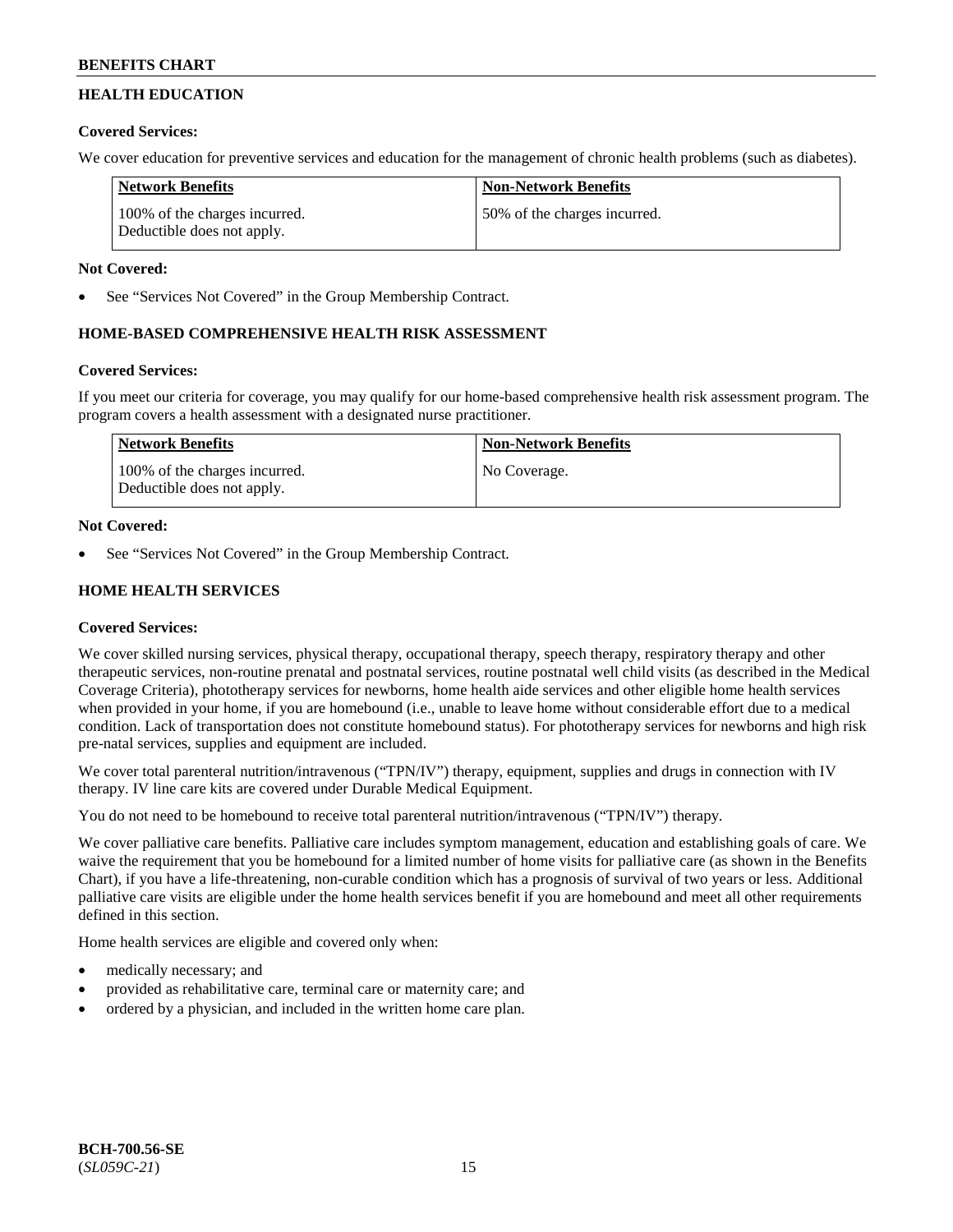**Physical therapy, occupational therapy, speech therapy, respiratory therapy, home health aide services and palliative care**

| <b>Network Benefits</b>       | <b>Non-Network Benefits</b>  |
|-------------------------------|------------------------------|
| 100% of the charges incurred. | 50% of the charges incurred. |

# **TPN/IV therapy, skilled nursing services, non-routine prenatal/postnatal services, and phototherapy**

| <b>Network Benefits</b>       | <b>Non-Network Benefits</b>  |
|-------------------------------|------------------------------|
| 100% of the charges incurred. | 50% of the charges incurred. |

Each 24-hour visit (or shifts of up to 24-hour visits) equals one visit and counts toward the Maximum visits for all other services shown below. Any visit that lasts less than 24 hours, regardless of the length of the visit, will count as one visit toward the Maximum visits for all other services shown below. All visits must be medically necessary and benefit eligible.

#### **Routine postnatal well child visits**

| Network Benefits                                            | <b>Non-Network Benefits</b>  |
|-------------------------------------------------------------|------------------------------|
| 100% of the charges incurred.<br>Deductible does not apply. | 50% of the charges incurred. |

#### **Maximum visits for palliative care**

If you are eligible to receive palliative care in the home and you are not homebound, there is a maximum of 12 visits per calendar year.

#### **Maximum visits for all other services**

| <b>Network Benefits</b>       | <b>Non-Network Benefits</b>  |
|-------------------------------|------------------------------|
| 120 visits per calendar year. | 60 visits per calendar year. |

Each visit provided under the Network Benefits and Non-Network Benefits counts toward the maximums shown under all Maximum visits sections. The routine postnatal well child visit does not count toward the visit limit.

# **Limitations:**

- Home health services are not provided as a substitute for a primary caregiver in the home or as relief (respite) for a primary caregiver in the home. We will not reimburse family members or residents in your home for the above services.
- A service shall not be considered a skilled nursing service merely because it is performed by, or under the direct supervision of, a licensed nurse. Where a service (such as tracheotomy suctioning or ventilator monitoring) or like services, can be safely and effectively performed by a non-medical person (or self-administered), without the direct supervision of a licensed nurse, the service shall not be regarded as a skilled nursing service, whether or not a skilled nurse actually provides the service. The unavailability of a competent person to provide a non-skilled service shall not make it a skilled service when a skilled nurse provides it. Only the skilled nursing component of so-called "blended" services (i.e. services which include skilled and non-skilled components) are covered under this Benefits Chart.

#### **Not Covered:**

- Financial or legal counseling services.
- Housekeeping or meal services in your home.
- Private duty nursing services. This exclusion does not apply if covered person is also covered under Medical Assistance under 256B.0625, subdivision 7, with the exception of section 256B.0654 subdivision 4.
- Services provided by a family member or enrollee, or a resident in the enrollee's home.
- Vocational rehabilitation and recreational or educational therapy. Recreation therapy is therapy provided solely for the purpose of recreation, including but not limited to: (a) requests for physical therapy or occupational therapy to improve athletic ability, and (b) braces or guards to prevent sports injuries.
- See "Services Not Covered" in the Group Membership Contract.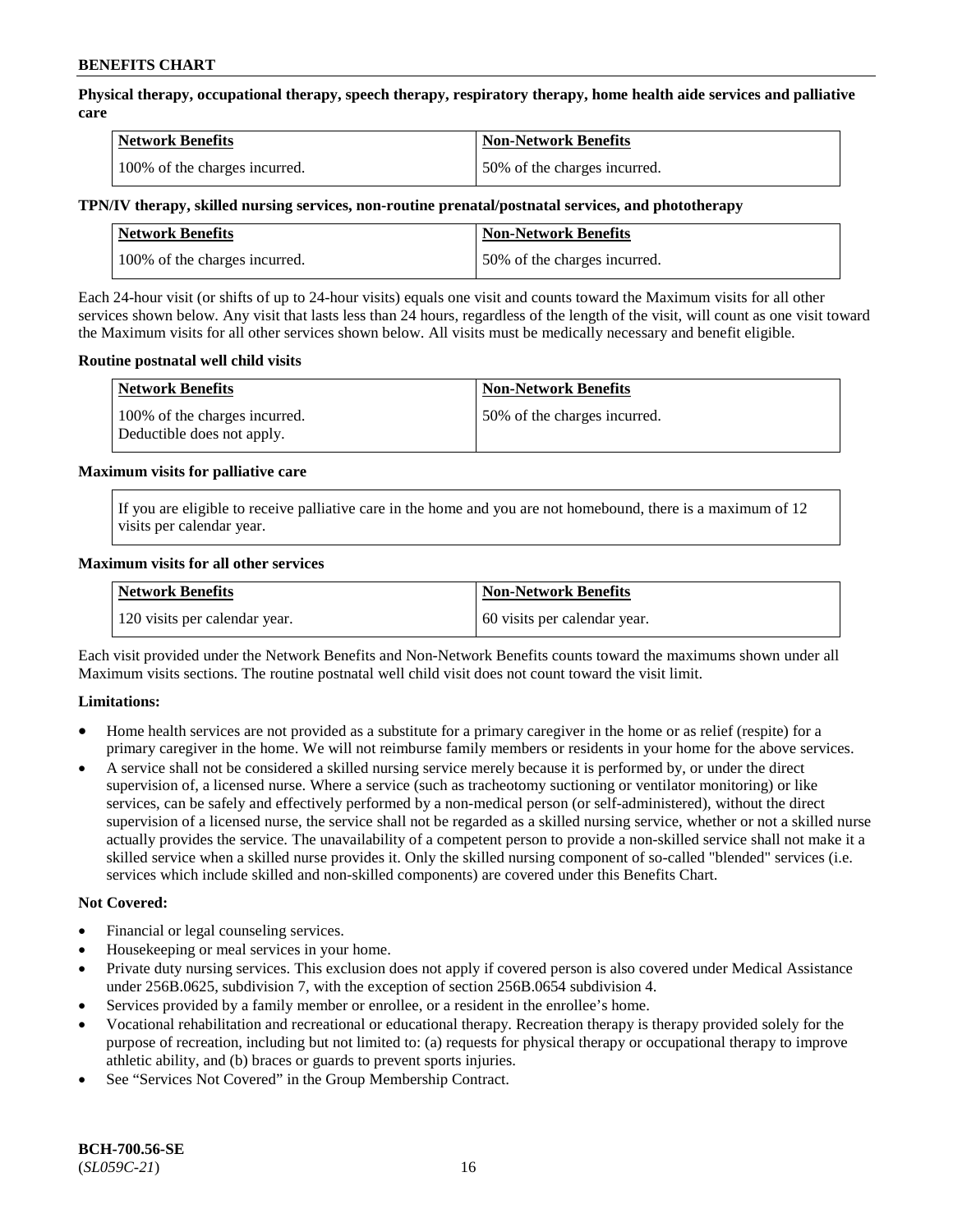# **HOME HOSPICE SERVICES**

### **Applicable Definitions:**

**Part-time.** This is up to two hours of service per day, more than two hours is considered continuous care.

**Continuous Care.** This is from two to twelve hours of service per day provided by a registered nurse, licensed practical nurse, or home health aide, during a period of crisis in order to maintain a terminally ill patient at home.

**Appropriate Facility.** This is a nursing home, hospice residence, or other inpatient facility.

**Custodial Care Related to Hospice Services.** This means providing assistance in the activities of daily living and the care needed by a terminally ill patient which can be provided by primary caregiver (i.e., family member or friend) who is responsible for the patient's home care.

# **Covered Services:**

**Home Hospice Program.** We cover the services described below if you are terminally ill and accepted as a home hospice program participant. You must meet the eligibility requirements of the program, and elect to receive services through the home hospice program. The services will be provided in your home, with inpatient care available when medically necessary as described below. If you elect to receive hospice services, you do so in lieu of curative treatment for your terminal illness for the period you are enrolled in the home hospice program.

**Eligibility:** In order to be eligible to be enrolled in the home hospice program, you must: (1) be a terminally ill patient (prognosis of six months or less); (2) have chosen a palliative treatment focus (i.e., emphasizing comfort and supportive services rather than treatment attempting to cure the disease or condition); and (3) continue to meet the terminally ill prognosis as reviewed by our medical director or his or her designee over the course of care. You may withdraw from the home hospice program at any time.

**Eligible Services:** Hospice services include the following services provided in accordance with an approved hospice treatment plan.

- Home Health Services:
	- o Part-time care provided in your home by an interdisciplinary hospice team (which may include a physician, nurse, social worker, and spiritual counselor) and medically necessary home health services are covered.
	- o One or more periods of continuous care in your home or in a setting which provides day care for pain or symptom management, when medically necessary, will be covered.
- Inpatient Services: We cover medically necessary inpatient services.
- Other Services:
	- o Respite care is covered for care in your home or in an appropriate facility, to give your primary caregivers (i.e., family members or friends) rest and/or relief when necessary in order to maintain a terminally ill patient at home.
	- o Medically necessary medications for pain and symptom management.
	- o Semi-electric hospital beds and other durable medical equipment are covered.
	- o Emergency and non-emergency care is covered.

| <b>Network Benefits</b>       | <b>Non-Network Benefits</b>  |
|-------------------------------|------------------------------|
| 100% of the charges incurred. | 50% of the charges incurred. |

Respite care is limited to 5 days per episode, and respite care and continuous care combined are limited to 30 days.

# **Not Covered:**

- Financial or legal counseling services.
- Housekeeping or meal services in your home.
- Custodial or maintenance care related to hospice services, whether provided in the home or in a nursing home.
- Any service not specifically described as covered services under this home hospice services benefits.
- Any services provided by members of your family or residents in your home.
- See "Services Not Covered" in the Group Membership Contract.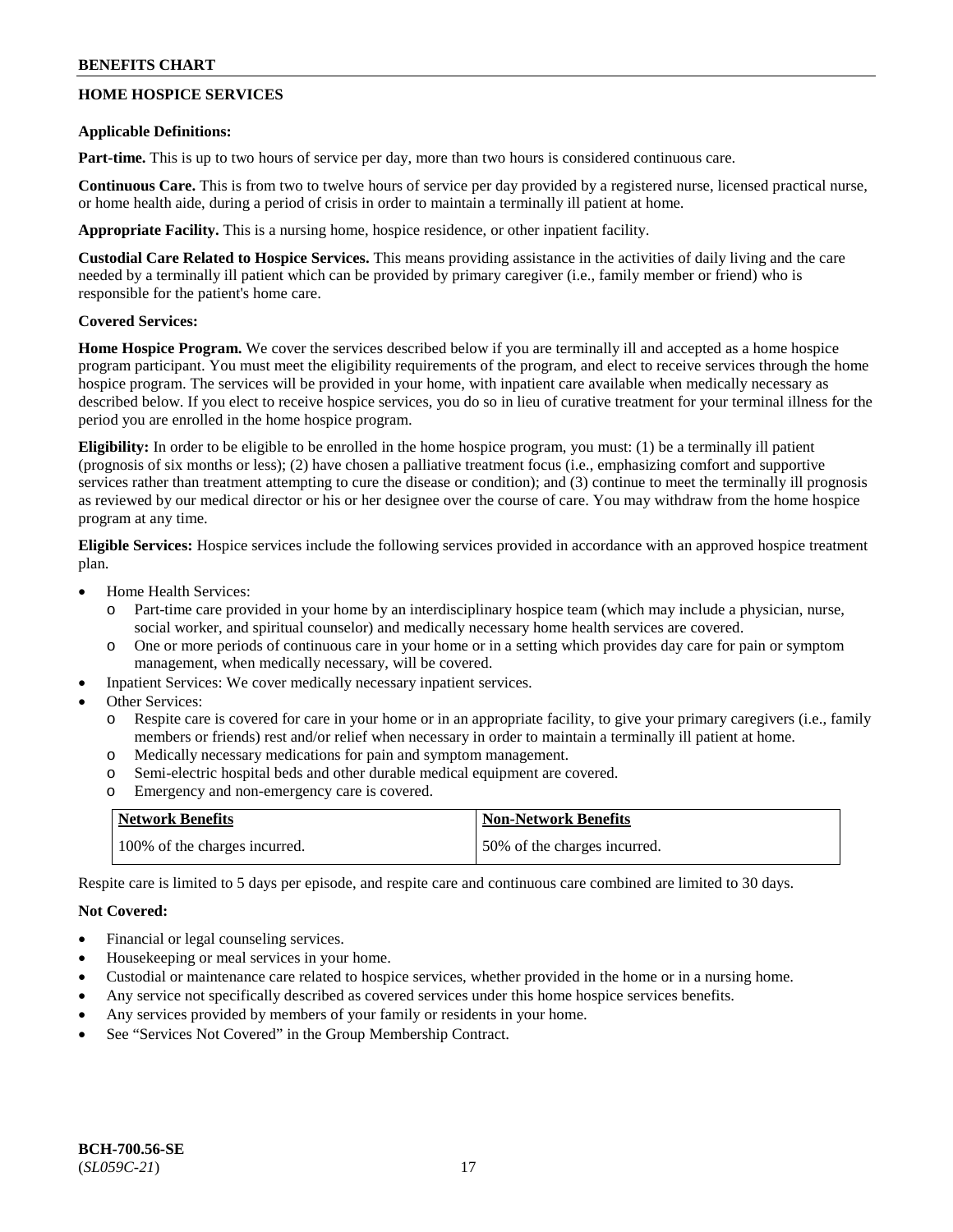# **HOSPITAL AND SKILLED NURSING FACILITY SERVICES**

# **Covered Services:**

We cover services as described below.

### **Medical or Surgical Hospital Services**

**Inpatient Hospital Services:** We cover the following medical or surgical services, for the treatment of acute illness or injury, which require the level of care only provided in an acute care facility. These services must be authorized by a physician.

Inpatient hospital services include: room and board; the use of operating or maternity delivery rooms; intensive care facilities; newborn nursery facilities; general nursing care, anesthesia, laboratory and diagnostic imaging services, radiation therapy, physical therapy, prescription drugs or other medications administered during treatment, blood and blood products (unless replaced), and blood derivatives, and other diagnostic or treatment related hospital services; physician and other professional medical and surgical services provided while in the hospital, including gender reassignment surgery that meets medical coverage criteria.

We cover up to 120 hours of services provided by a private duty nurse or personal care assistant who has provided home care services to a ventilator-dependent patient, solely for the purpose of assuring adequate training of the hospital staff to communicate with that patient.

Services for items for personal convenience, such as television rental, are not covered.

We cover, following a vaginal delivery, a minimum of 48 hours of inpatient care for the mother and newborn child. We cover, following a caesarean section delivery, a minimum of 96 hours of inpatient care for the mother and newborn child. If the duration of inpatient care is less than these minimums, we also cover a minimum of one home visit by a registered nurse for post-delivery care, within four days of discharge of the mother and newborn child. Services provided by the registered nurse include, but are not limited to, parent education, assistance and training in breast and bottle feeding, and conducting any necessary and appropriate clinical tests. We shall not provide any compensation or other non-medical remuneration to encourage a mother and newborn to leave inpatient care before the duration minimums specified.

Group health plans and health insurance issuers generally may not, under Federal law, restrict benefits for any hospital length of stay in connection with childbirth for the mother of newborn child to less than 48 hours following a vaginal delivery, or less than 96 hours following a caesarean section. However, Federal law generally does not prohibit the mother's or newborn's attending provider, after consulting with the mother, from discharging the mother or her newborn earlier than 48 hours (or 96 hours as applicable). In any case plans and issuers may not, under Federal law, require that a provider obtain authorization from the plan or the insurance issuer for prescribing a length of stay not in excess of 48 hours (or 96 hours).

| <b>Network Benefits</b>       | Non-Network Benefits         |
|-------------------------------|------------------------------|
| 100% of the charges incurred. | 50% of the charges incurred. |

Each member's admission or confinement, including that of a newborn child, is separate and distinct from the admission or confinement of any other member.

**Outpatient Hospital, Ambulatory Care or Surgical Facility Services:** We cover the following medical and surgical services, for diagnosis or treatment of illness or injury on an outpatient basis. These services must be authorized by a physician.

Outpatient services include: use of operating rooms, maternity delivery rooms or other outpatient departments, rooms or facilities; and the following outpatient services: general nursing care, anesthesia, laboratory and diagnostic imaging services, radiation therapy, physical therapy, drugs administered during treatment, blood and blood products (unless replaced), and blood derivatives, and other diagnostic or treatment related outpatient services; physician and other professional medical and surgical services provided while an outpatient, including gender reassignment surgery that meets medical coverage criteria.

For Network Benefits, non-emergent, scheduled outpatient Magnetic Resonance Imaging (MRI) and Computed Tomography (CT) must be provided at a designated facility. Your physician and facility will obtain or verify authorization for these services with HealthPartners, as needed.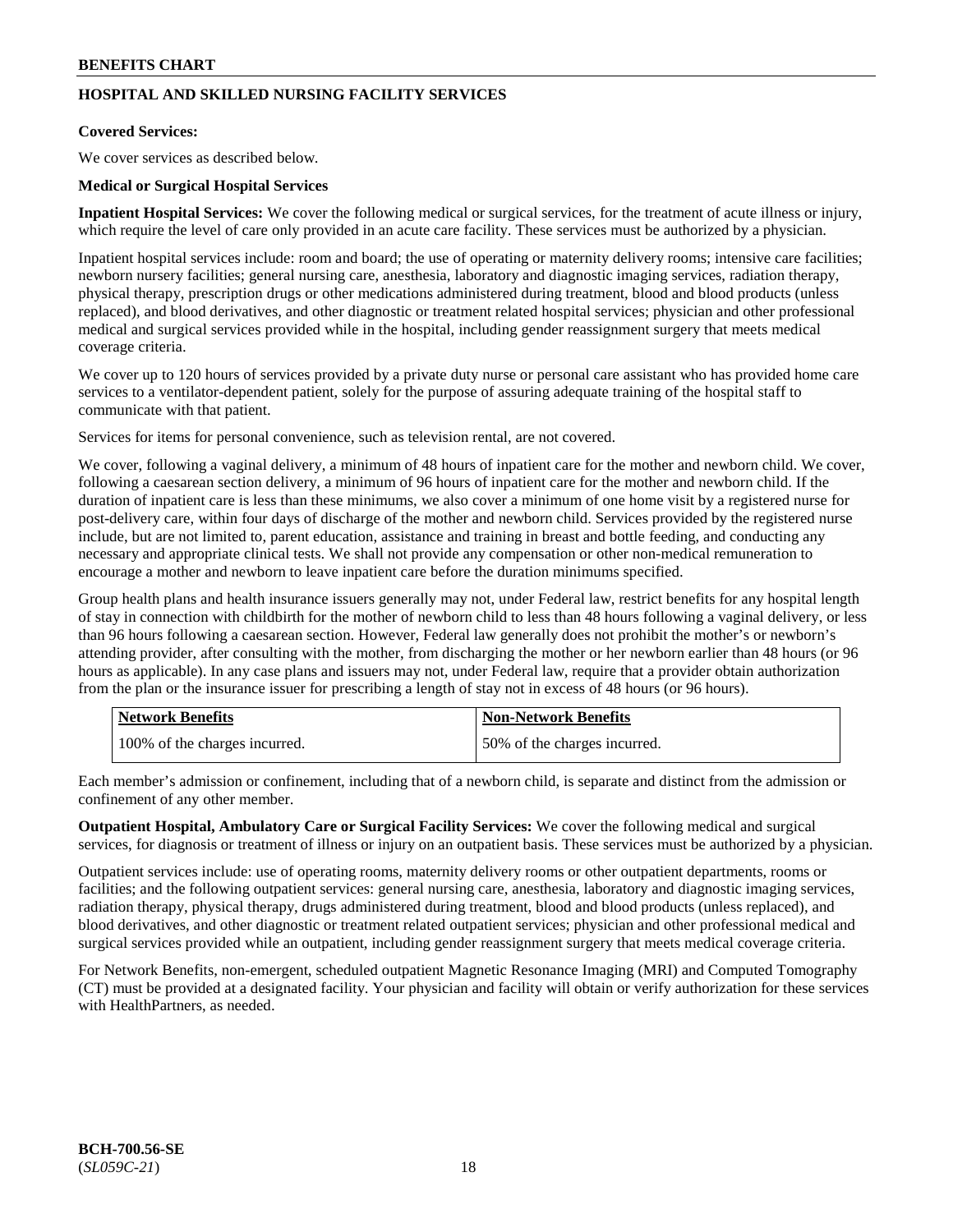To see the benefit level for diagnostic imaging services, laboratory services and physical therapy, see benefits under Diagnostic Imaging Services, Laboratory Services and Physical Therapy in this Benefits Chart.

| <b>Network Benefits</b>       | Non-Network Benefits         |
|-------------------------------|------------------------------|
| 100% of the charges incurred. | 50% of the charges incurred. |

# **Skilled Nursing Facility Care**

We cover room and board, daily skilled nursing and related ancillary services for post-acute treatment and rehabilitative care of illness or injury that meets medical coverage criteria.

| Network Benefits                              | <b>Non-Network Benefits</b>                   |
|-----------------------------------------------|-----------------------------------------------|
| 100\% of the charges incurred.                | 50% of the charges incurred.                  |
| Limited to 120 day maximum per calendar year. | Limited to 120 day maximum per calendar year. |

Each day of services provided under the Network Benefits and Non-Network Benefits combined, counts toward the maximums shown above.

#### **Not Covered:**

- Services for items for personal convenience, such as television rental.
- See "Services Not Covered" in the Group Membership Contract.

# **INFERTILITY SERVICES**

#### **Covered Services:**

We cover the diagnosis of infertility. These services include diagnostic procedures and tests provided in connection with an infertility evaluation, office visits and consultations to diagnose infertility.

| Network Benefits              | <b>Non-Network Benefits</b>  |
|-------------------------------|------------------------------|
| 100% of the charges incurred. | 50% of the charges incurred. |

Coverage is limited to office visits and consultations to diagnose infertility. Treatment is not covered.

# **Not Covered:**

- Treatment of infertility, including but not limited to, office visits, laboratory and diagnostic imaging services and drugs for the treatment of infertility; assisted reproduction, including, but not limited to gamete intrafallopian tube transfer (GIFT), zygote intrafallopian tube transfer (ZIFT) intracytoplasmic sperm injection (ICSI), and/or in-vitro fertilization (IVF), and all charges associated with such procedures; reversal of sterilization; artificial insemination; and sperm, ova or embryo acquisition, retrieval or storage; however, we do cover office visits and consultations to diagnose infertility.
- Services related to the establishment of surrogate pregnancy and fees for a surrogate.
- See "Services Not Covered" in the Group Membership Contract.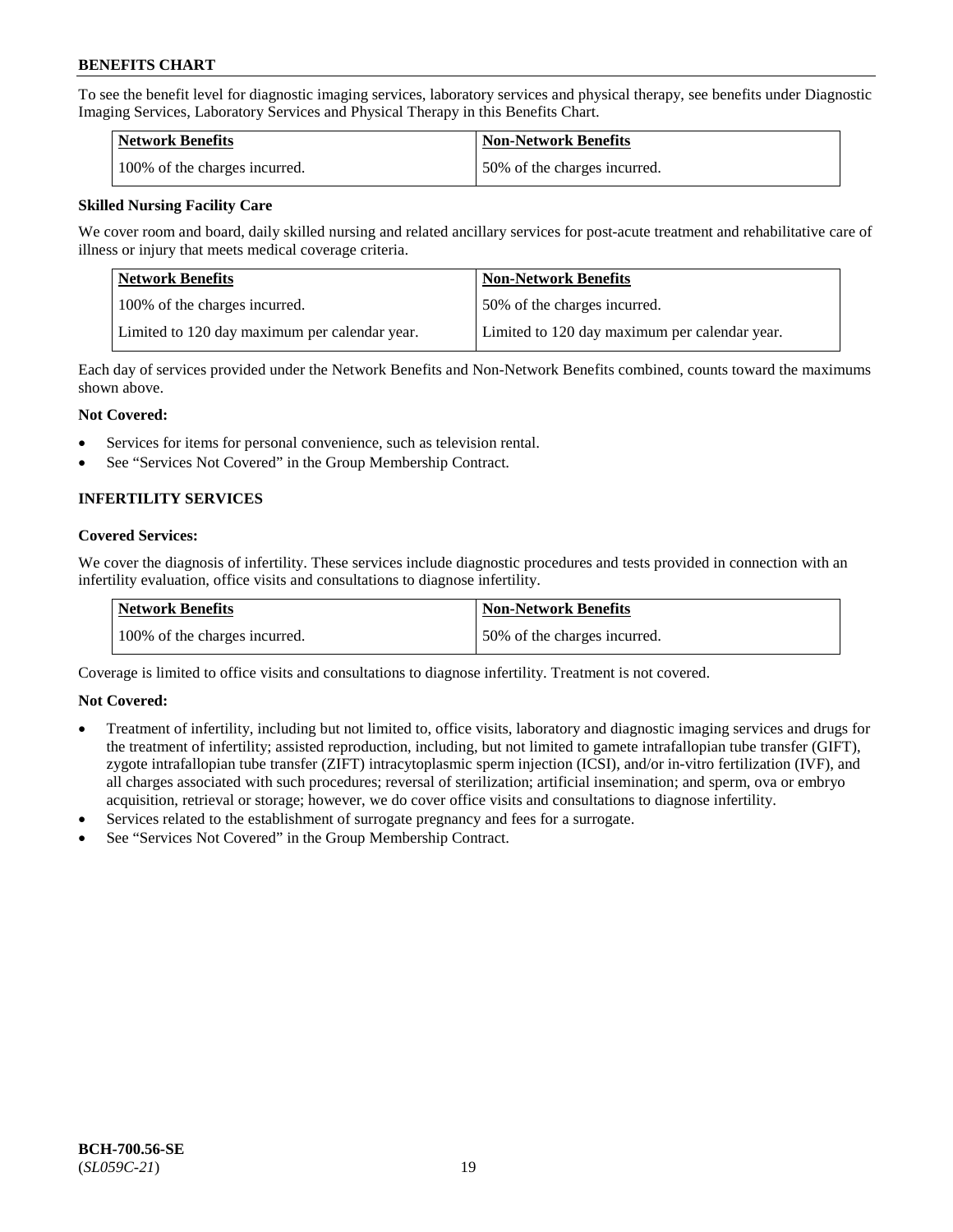# **LABORATORY SERVICES**

# **Covered Services:**

We cover laboratory tests when ordered by a provider and provided in a clinic or outpatient hospital facility.

To see the benefit level for inpatient hospital or skilled nursing facility services, see benefits under Inpatient Hospital and Skilled Nursing Facility Services in this Benefits Chart.

**Prostate-specific antigen (PSA) test coverage.** We cover prostate cancer screening for men 40 years of age or over who are symptomatic or in a high-risk category and for all men 50 years of age or older. Coverage includes a prostate-specific antigen blood test and a digital rectal examination.

| <b>Network Benefits</b>       | <b>Non-Network Benefits</b>  |
|-------------------------------|------------------------------|
| 100% of the charges incurred. | 50% of the charges incurred. |

#### **All other laboratory services**

#### **Services for illness or injury**

| <b>Network Benefits</b>       | <b>Non-Network Benefits</b>  |
|-------------------------------|------------------------------|
| 100% of the charges incurred. | 50% of the charges incurred. |

# **Preventive Services**

Laboratory services associated with preventive services are covered at the benefit level shown in the "Preventive Services" section of this Benefits Chart.

# **Not Covered:**

See "Services Not Covered" in the Group Membership Contract.

# **LYME DISEASE SERVICES**

# **Covered Services:**

We cover services for the treatment of Lyme disease.

| <b>Network Benefits</b>                                | <b>Non-Network Benefits</b>                                  |
|--------------------------------------------------------|--------------------------------------------------------------|
| Coverage level is same as corresponding Network        | Coverage level is same as corresponding Non-Network          |
| Benefit, depending on type of service provided such as | Benefit, depending on type of service provided, such as      |
| Office Visits for Illness or Injury, Inpatient or      | Office Visits for Illness or Injury, Inpatient or Outpatient |
| <b>Outpatient Hospital Services.</b>                   | Hospital Services.                                           |

# **Not Covered:**

See "Services Not Covered" in the Group Membership Contract.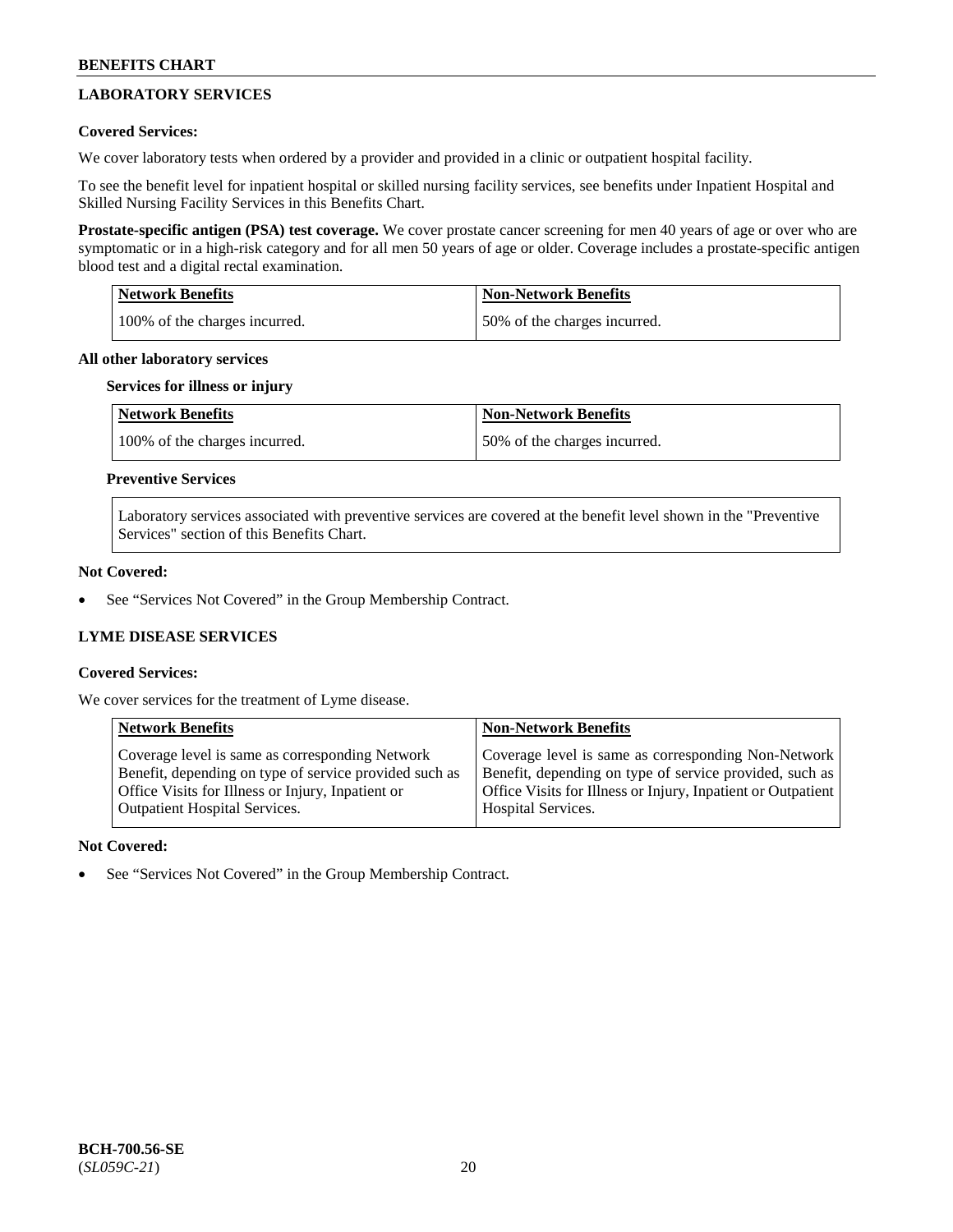# **MASTECTOMY RECONSTRUCTION BENEFIT**

# **Covered Services:**

We cover reconstruction of the breast on which the mastectomy has been performed; surgery and reconstruction of the other breast to produce symmetrical appearance, and prostheses and physical complications of all stages of mastectomy, including lymphedemas.

| <b>Network Benefits</b>                                 | <b>Non-Network Benefits</b>                             |
|---------------------------------------------------------|---------------------------------------------------------|
| Coverage level is same as corresponding Network         | Coverage level is same as corresponding Non-Network     |
| Benefit, depending on type of service provided, such as | Benefit, depending on type of service provided, such as |
| Office Visits for Illness or Injury, Inpatient or       | Office Visits for Illness or Injury, Inpatient or       |
| <b>Outpatient Hospital Services.</b>                    | <b>Outpatient Hospital Services.</b>                    |

# **Not Covered:**

See "Services Not Covered" in the Group Membership Contract.

# **MEDICATION THERAPY DISEASE MANAGEMENT PROGRAM**

# **Covered Services:**

If you meet our criteria for coverage, you may qualify for our Medication Therapy Disease Management Program.

The program covers consultations with a designated pharmacist.

Covered services are based on established medical policies, which are subject to periodic review and modification by the medical directors. These medical policies (medical coverage criteria) are available online at [healthpartners.com](https://www.healthpartners.com/hp/index.html) or by calling Member Services.

| Network Benefits                                            | <b>Non-Network Benefits</b> |
|-------------------------------------------------------------|-----------------------------|
| 100% of the charges incurred.<br>Deductible does not apply. | No Coverage.                |

# **Not Covered:**

See "Services Not Covered" in the Group Membership Contract.

# **OFFICE VISITS FOR ILLNESS OR INJURY**

# **Covered Services:**

We cover the following when medically necessary: professional medical and surgical services and related supplies, including biofeedback, of physicians and other health care providers; blood and blood products (unless replaced) and blood derivatives.

We cover diagnosis and treatment of illness or injury to the eyes. Where contact or eyeglass lenses are prescribed as medically necessary for the post-operative treatment of cataracts or for the treatment of aphakia, or keratoconus, we cover the initial evaluation, lenses and fitting. Members must pay for lens replacement beyond the initial pair.

We also provide coverage for the initial physical evaluation of a child if it is ordered by a Minnesota juvenile court.

# **Office Visits**

| <b>Network Benefits</b>       | <b>Non-Network Benefits</b>  |
|-------------------------------|------------------------------|
| 100% of the charges incurred. | 50% of the charges incurred. |

**Convenience clinics**

| Network Benefits              | <b>Non-Network Benefits</b>  |
|-------------------------------|------------------------------|
| 100% of the charges incurred. | 50% of the charges incurred. |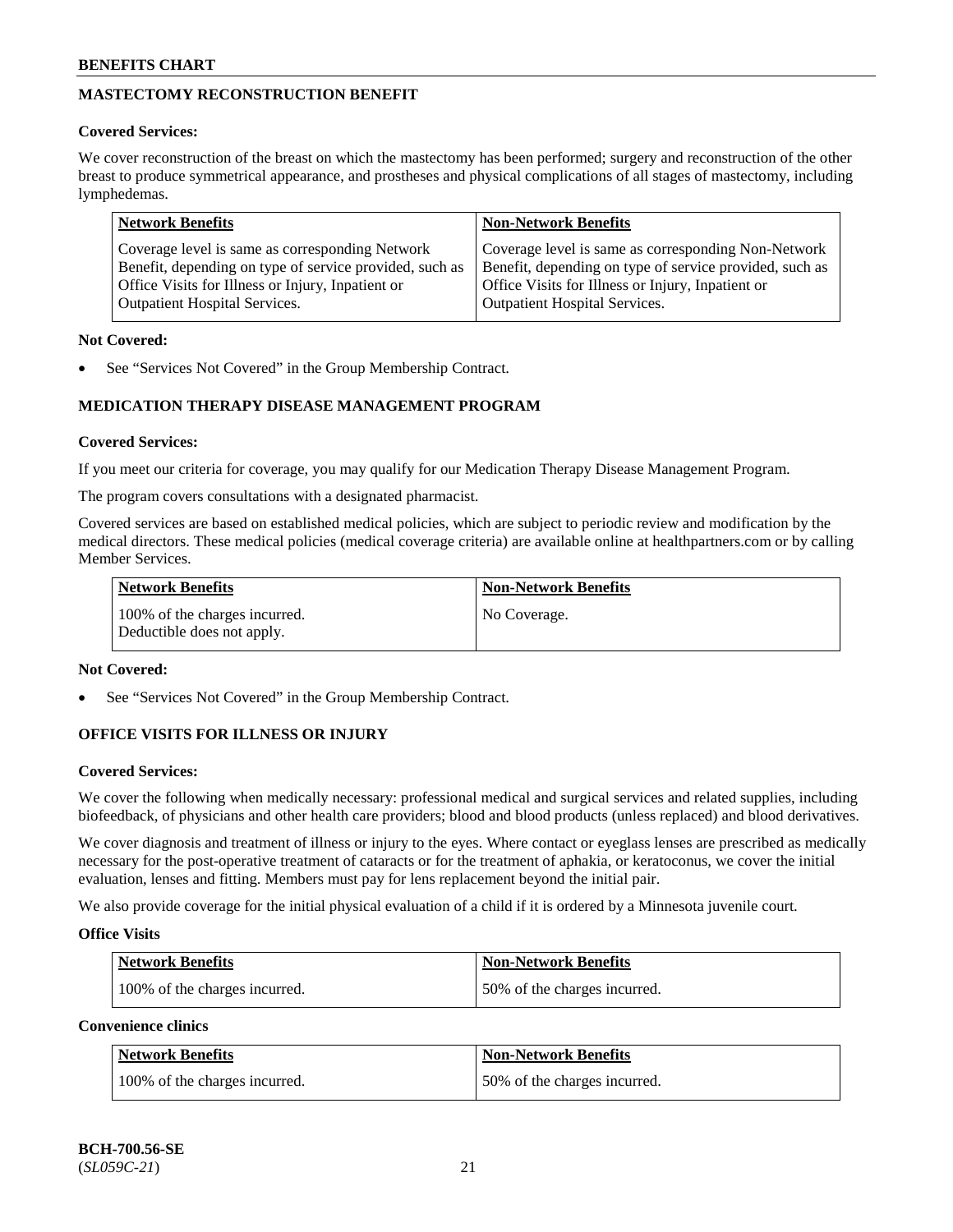# **Scheduled telephone visits**

| <b>Network Benefits</b>       | <b>Non-Network Benefits</b>  |
|-------------------------------|------------------------------|
| 100% of the charges incurred. | 50% of the charges incurred. |

# **E-visits**

# **Access to online care through virtuwell at [virtuwell.com](https://www.virtuwell.com/)**

| <b>Network Benefits</b>       | <b>Non-Network Benefits</b> |
|-------------------------------|-----------------------------|
| 100% of the charges incurred. | Not Applicable.             |

# **All other E-visits**

| Network Benefits              | <b>Non-Network Benefits</b>  |
|-------------------------------|------------------------------|
| 100% of the charges incurred. | 50% of the charges incurred. |

# **Injections administered in a physician's office, other than immunizations**

# **Allergy injections**

| <b>Network Benefits</b>       | <b>Non-Network Benefits</b>  |
|-------------------------------|------------------------------|
| 100% of the charges incurred. | 50% of the charges incurred. |

# **All other injections**

| Network Benefits              | Non-Network Benefits         |
|-------------------------------|------------------------------|
| 100% of the charges incurred. | 50% of the charges incurred. |

# **Not Covered:**

- Court ordered treatment, except as described in this Benefits Chart under "Mental Health Services" and "Office Visits for Illness or Injury" or as otherwise required by law.
- See "Services Not Covered" in the Group Membership Contract.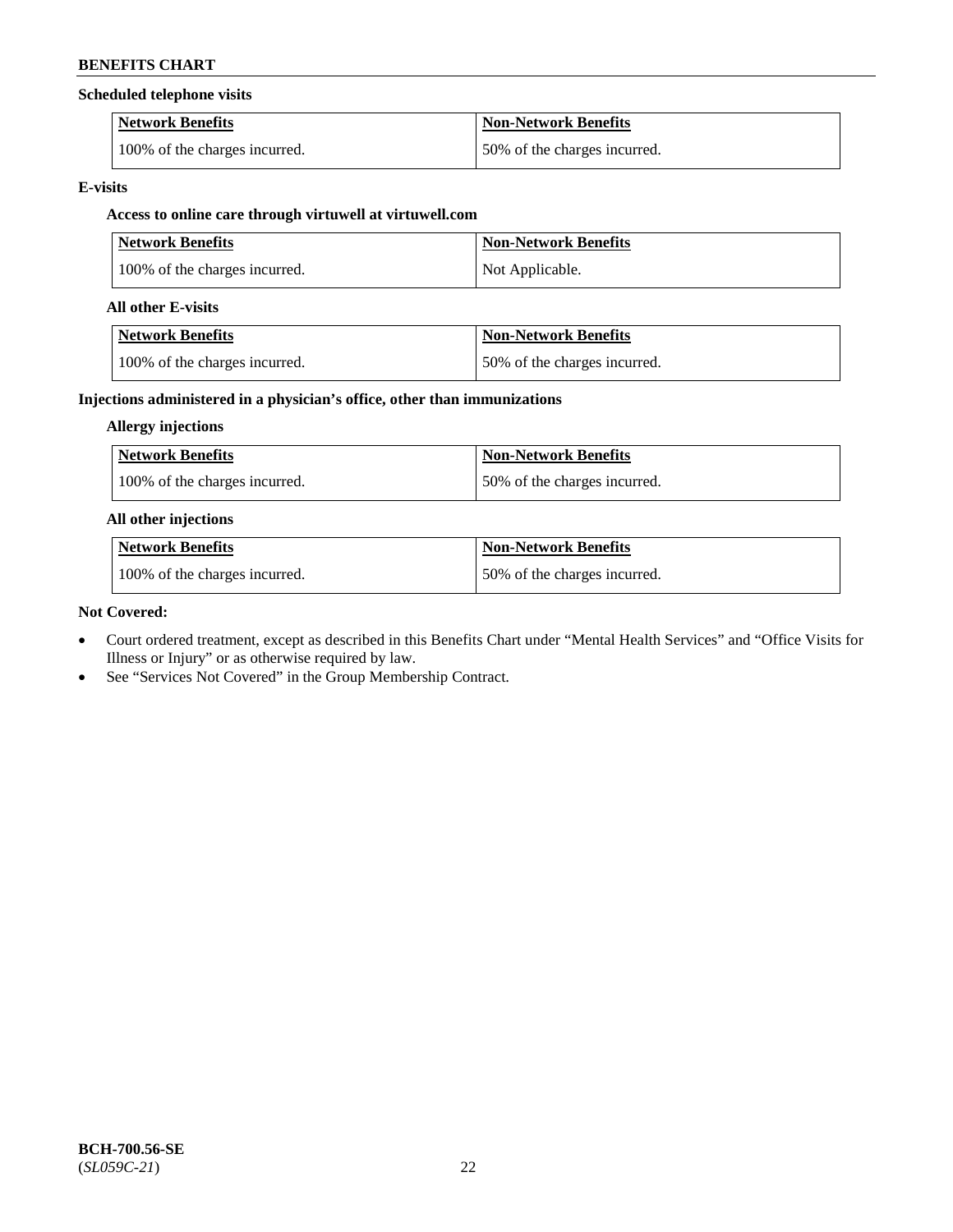# **PEDIATRIC AUTOIMMUNE NEUROPSYCHIATRIC DISORDERS ASSOCIATED WITH STREPTOCOCCAL INFECTIONS (PANDAS) AND PEDIATRIC ACUTE-ONSET NEUROPSYCHIATRIC SYNDROME (PANS) TREATMENT**

### **Definitions:**

**Pediatric acute-onset neuropsychiatric syndrome.** This means a class of acute-onset obsessive compulsive or tic disorders or other behavioral changes presenting in children and adolescents that are not otherwise explained by another known neurologic or medical disorder.

**Pediatric autoimmune neuropsychiatric disorders associated with streptococcal infections.** This means a condition in which a streptococcal infection in a child or adolescent causes the abrupt onset of clinically significant obsessions, compulsions, tics, or other neuropsychiatric symptoms or behavioral changes, or a relapsing and remitting course of symptom severity.

#### **Covered Services:**

We cover treatment for pediatric autoimmune neuropsychiatric disorders associated with streptococcal infections (PANDAS) and for treatment for pediatric acute-onset neuropsychiatric syndrome (PANS). Treatments that must be covered under this section must be recommended by the member's licensed health care professional and include but are not limited to antibiotics, medication and behavioral therapies to manage neuropsychiatric symptoms, plasma exchange, and immunoglobulin.

| <b>Network Benefits</b>                                                                                                                                         | <b>Non-Network Benefits</b>                                                                                                                                         |
|-----------------------------------------------------------------------------------------------------------------------------------------------------------------|---------------------------------------------------------------------------------------------------------------------------------------------------------------------|
| Coverage level is same as corresponding Network<br>Benefit, depending on type of service provided, such as<br>Office Visits for Illness or Injury, Inpatient or | Coverage level is same as corresponding Non-Network<br>Benefit, depending on type of service provided, such as<br>Office Visits for Illness or Injury, Inpatient or |
| <b>Outpatient Hospital Services.</b>                                                                                                                            | <b>Outpatient Hospital Services.</b>                                                                                                                                |

#### **Not Covered:**

See "Services Not Covered" in the Group Membership Contract.

# **PEDIATRIC EYEWEAR**

#### **Covered Services:**

We cover pediatric eyewear for children, subject to our medical coverage criteria. This provision will continue until the end of the month in which the child turns age 19. These medical policies (medical coverage criteria) are available by calling Member Services or logging on to your "*my*HealthPartners" account at [healthpartners.com.](https://www.healthpartners.com/hp/index.html)

| Network Benefits              | <b>Non-Network Benefits</b> |
|-------------------------------|-----------------------------|
| 100% of the charges incurred. | No Coverage.                |

Limited to one pair of eyeglasses (lenses and frames) or one pair of contact lenses per benefit year.

#### **Not Covered:**

- Replacement of eyeglasses or contact lenses due to loss or theft.
- See "Services Not Covered" in the Group Membership Contract.

# **PHYSICAL THERAPY, OCCUPATIONAL THERAPY AND SPEECH THERAPY**

#### **Covered Services:**

We cover the following physical therapy, occupational therapy and speech therapy services:

- rehabilitative care to correct the effects of illness or injury;
- habilitative care rendered for congenital, developmental or medical conditions which have significantly limited the successful initiation of normal speech and normal motor development.

Massage therapy which is performed in conjunction with other treatment/modalities by a physical occupational therapist, is part of a prescribed treatment plan and is not billed separately is covered.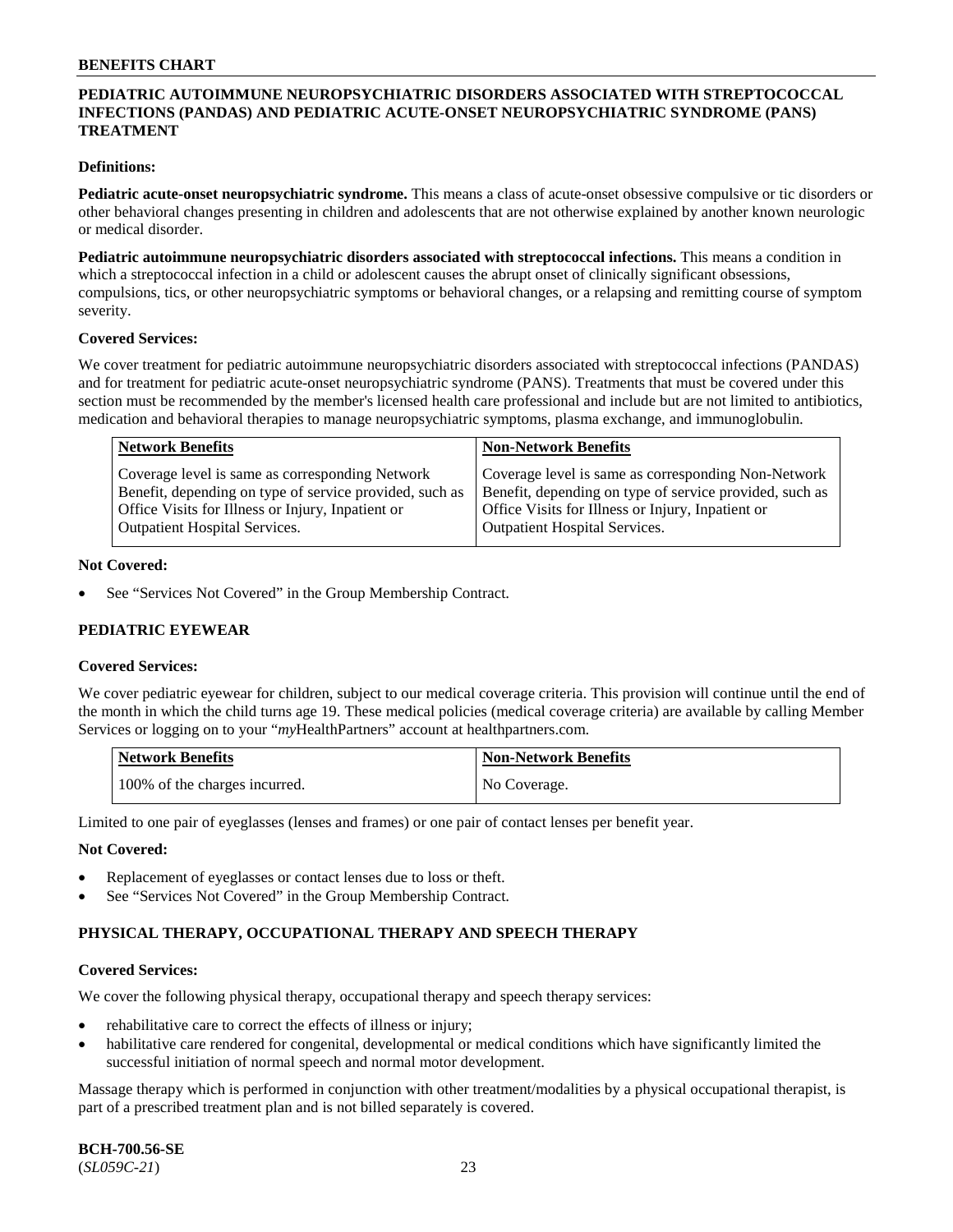We cover services provided in a clinic. We also cover physical therapy provided in an outpatient hospital facility. To see the benefit level for inpatient hospital or skilled nursing facility services, see benefits under Inpatient Hospital and Skilled Nursing Facility Services.

### **Rehabilitative Care**

| <b>Network Benefits</b>       | <b>Non-Network Benefits</b>                                                               |
|-------------------------------|-------------------------------------------------------------------------------------------|
| 100% of the charges incurred. | 50% of the charges incurred.                                                              |
|                               | Physical and Occupational Therapy combined are<br>limited to 20 visits per calendar year. |
|                               | Speech Therapy is limited to 20 visits per calendar year.                                 |

# **Habilitative Care**

| <b>Network Benefits</b>       | <b>Non-Network Benefits</b>                                                                       |
|-------------------------------|---------------------------------------------------------------------------------------------------|
| 100% of the charges incurred. | 50% of the charges incurred.                                                                      |
|                               | Physical, Occupational and Speech Therapy combined<br>are limited to 20 visits per calendar year. |

#### **Not Covered:**

- Massage therapy for the purpose of comfort or convenience of the member.
- See "Services Not Covered" in the Group Membership Contract.

# **PORT WINE STAIN REMOVAL SERVICES**

#### **Covered Services:**

We cover port wine stain removal services.

| <b>Network Benefits</b>                                | <b>Non-Network Benefits</b>                                  |
|--------------------------------------------------------|--------------------------------------------------------------|
| Coverage level is same as corresponding Network        | Coverage level is same as corresponding Non-Network          |
| Benefit, depending on type of service provided such as | Benefit, depending on type of service provided, such as      |
| Office Visits for Illness or Injury, Inpatient or      | Office Visits for Illness or Injury, Inpatient or Outpatient |
| <b>Outpatient Hospital Services.</b>                   | <b>Hospital Services.</b>                                    |

# **Not Covered:**

• See "Services Not Covered" in the Group Membership Contract.

# **PRESCRIPTION DRUG SERVICES**

# **Covered Services:**

We cover prescription drugs and medications that can be self-administered or are administered in a physician's office. We cover off-label use of formulary drugs to treat cancer if the drug is recognized for the treatment of cancer in any authoritative compendia used by the Medicare program.

We cover orally administered anticancer drugs at the applicable benefit level under outpatient drugs below. We are in compliance with Minnesota Statute 62A.3075 because we do not cover orally administered anticancer drugs under our specialty drug benefit.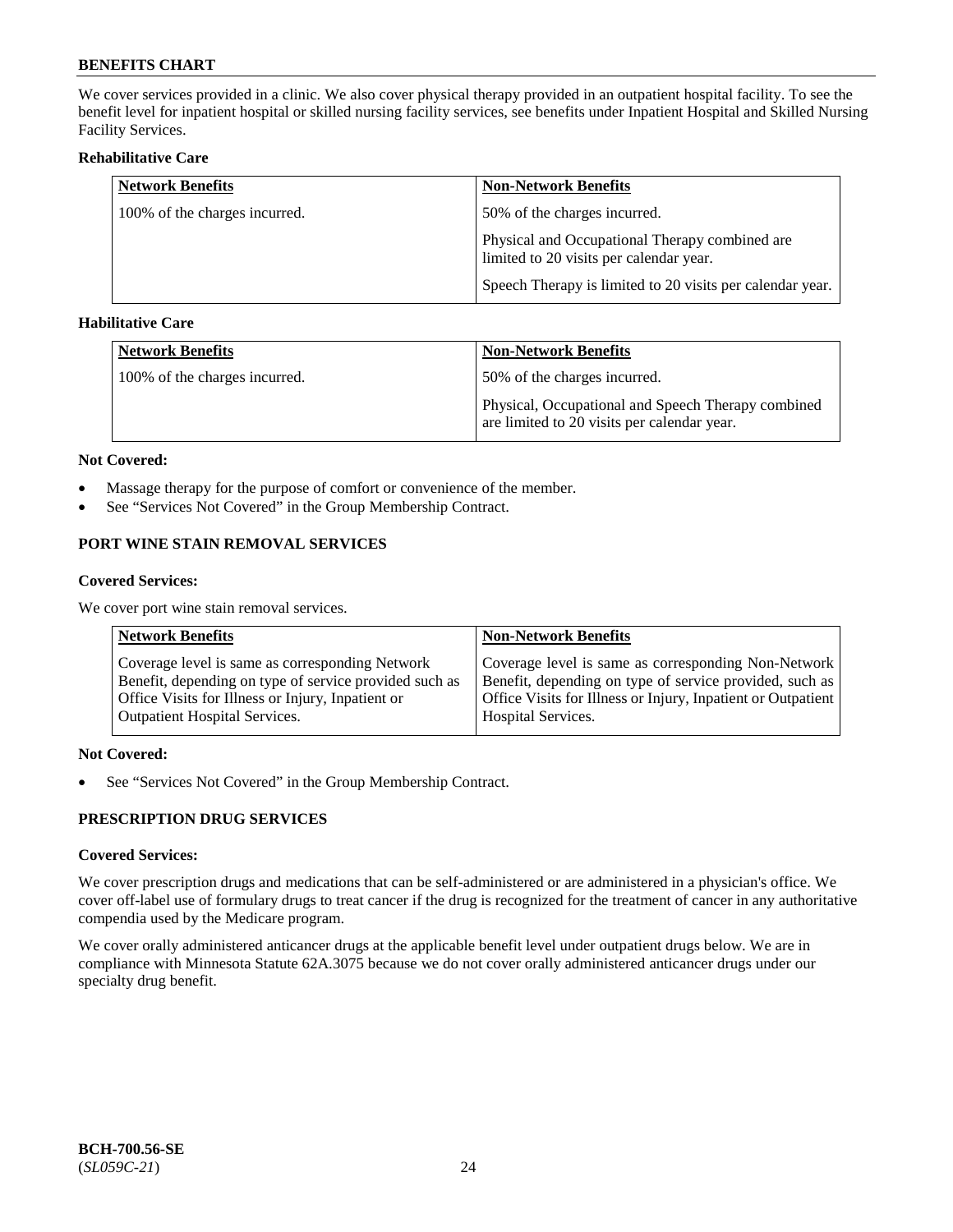We will refill a prescription for eye drops covered under this Benefits Chart if the member requests a refill and original prescription specified that additional quantities would be needed, providing the refill request does not exceed the quantities needed, and the following conditions are met:

- If the member requests a 30-day refill supply, the request must be made between 21 and 30 days of the later of (a) the original date that the prescription was distributed to the member or (b) the date that the most recent refill was distributed to the member; or
- If the member requests a 90-day refill supply, the request must be made between 75 and 90 days of the later of (a) the original date that the prescription was distributed to the member or (b) the date that the most recent refill was distributed to the member.

A licensed pharmacist may prescribe and dispense self-administered hormonal contraceptives, nicotine replacement medications, and opiate antagonists for the treatment of an acute opiate overdose in accordance with section 151.37, subdivision 14, 15, or 16, under the same terms of coverage that would apply had the prescription drug been prescribed by a licensed physician, physician assistant, or advanced practice nurse practitioner. If the plan excludes coverage for selfadministered hormonal contraceptives, they will not be covered under this provision.

#### **For Network Benefits, drugs and medications must be part of the formulary and obtained at a Network Pharmacy.**

#### **For Non-Network Benefits, drugs and medications must be part of the formulary.**

#### **See the Formulary definition for information on the Formulary Exception Process available to you.**

# **Outpatient drugs (except as specified below)**

| <b>Network Benefits</b>                                                                                                                                      | <b>Non-Network Benefits</b>  |
|--------------------------------------------------------------------------------------------------------------------------------------------------------------|------------------------------|
| 100% of the charges incurred.                                                                                                                                | 50% of the charges incurred. |
| Formulary insulin is considered preventive and is not<br>subject to your deductible. In no event will your cost for<br>a formulary insulin drug exceed \$25. |                              |

**Cost-Sharing Limits for Insulin:** We are required to limit your cost-sharing on prescription insulin to no more than the net price of the prescription insulin drug. This requirement applies at the point of sale, including deductible payments and the costsharing amounts charged once the deductible is met.

**Cost-sharing.** This means a deductible payment, copayment, or coinsurance amount that you must pay for covered prescription insulin in accordance with the terms and conditions of this health plan.

**Net price.** This means our cost for prescription insulin, including any rebates or discounts received by or accrued directly or indirectly to us from a drug manufacturer or pharmacy benefit manager.

#### **Mail order drugs**

| <b>Network Benefits</b>                                                                                                                                                                   | <b>Non-Network Benefits</b>           |
|-------------------------------------------------------------------------------------------------------------------------------------------------------------------------------------------|---------------------------------------|
| For your convenience, you may also get up to a 93-day<br>supply of outpatient formulary prescription drugs that<br>can be self-administered through the designated mail<br>order service. | See Network Mail Order Drugs benefit. |
| New prescriptions to treat certain chronic conditions<br>and trial drugs will be limited to quantity limits<br>described at the end of this section.                                      |                                       |
| Specialty Drugs are not available through the mail order<br>service.                                                                                                                      |                                       |

# **Tobacco cessation drugs are covered for all FDA – approved tobacco cessation drugs for a minimum of 90 days**

| Network Benefits                                            | <b>Non-Network Benefits</b>  |
|-------------------------------------------------------------|------------------------------|
| 100% of the charges incurred.<br>Deductible does not apply. | 50% of the charges incurred. |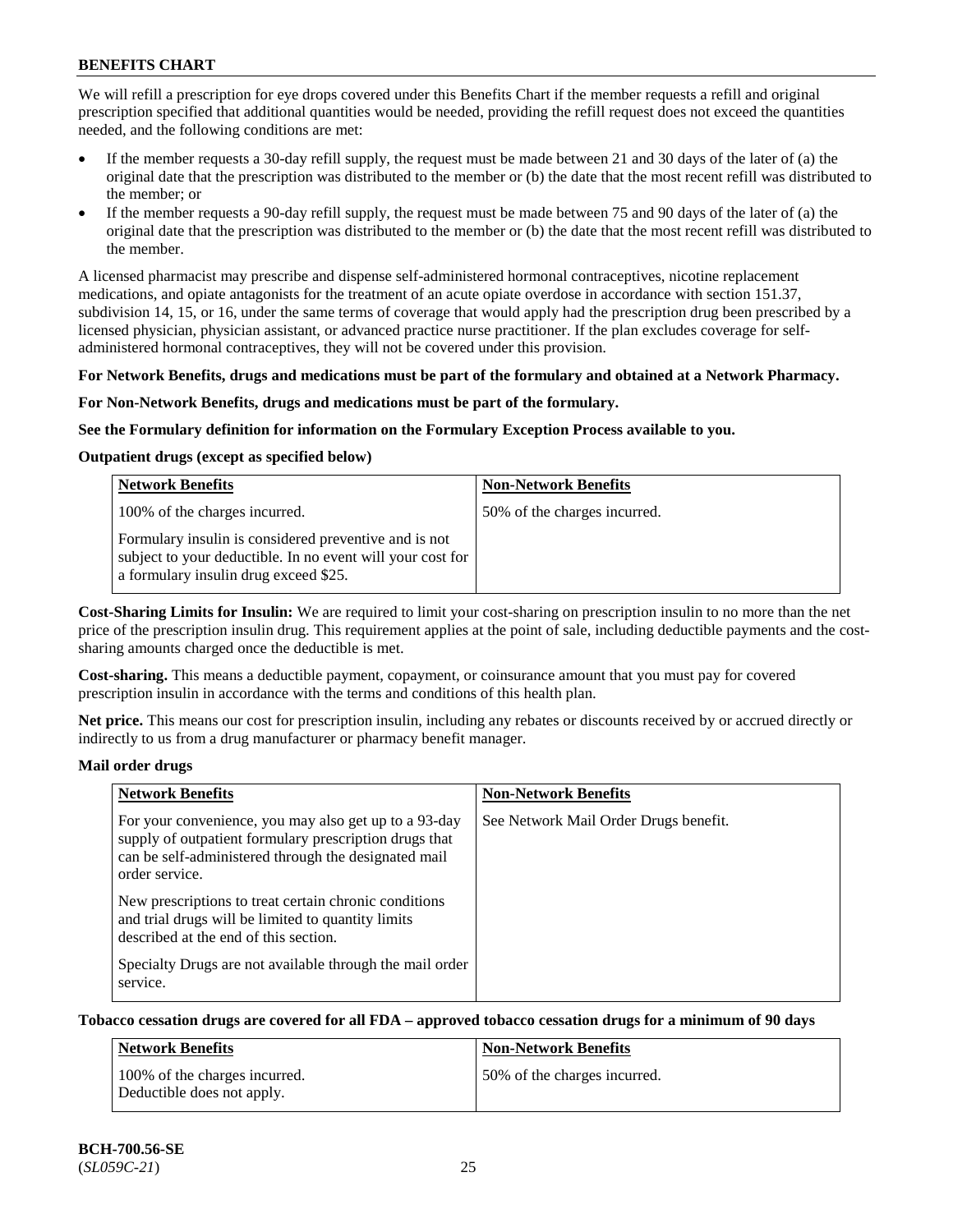# **Specialty Drugs that are self-administered**

| <b>Network Benefits</b>                                                                                                                    | <b>Non-Network Benefits</b> |
|--------------------------------------------------------------------------------------------------------------------------------------------|-----------------------------|
| 100% of the charges incurred.                                                                                                              | No Coverage.                |
| For Network Benefits, specialty drugs are limited to<br>drugs on the specialty drug list and must be obtained<br>from a designated vendor. |                             |

# **Drugs for the treatment of growth deficiency**

| <b>Network Benefits</b>                                                                                                                            | <b>Non-Network Benefits</b>  |
|----------------------------------------------------------------------------------------------------------------------------------------------------|------------------------------|
| 100% of the charges incurred.                                                                                                                      | 50% of the charges incurred. |
| For Network Benefits, growth deficiency drugs are<br>limited to drugs on the specialty drug list and must be<br>obtained from a designated vendor. |                              |

#### **Contraceptive drugs**

| <b>Network Benefits</b>                                                                                                                                        | <b>Non-Network Benefits</b>  |
|----------------------------------------------------------------------------------------------------------------------------------------------------------------|------------------------------|
| 100% of the charges incurred for formulary drugs.<br>Deductible does not apply.                                                                                | 50% of the charges incurred. |
| If a physician requests that a non-formulary<br>contraceptive drug be dispensed as written the drug will<br>be covered at 100%, not subject to the deductible. |                              |

#### **Limitations:**

- Certain drugs may require prior authorization as indicated on the formulary. HealthPartners may require prior authorization for the drug and also the site where the drug will be provided. Certain drugs are subject to our utilization review process and quantity limits, as indicated on our formulary.
- Certain non-formulary drugs require prior authorization. In addition, certain drugs may be subject to any quantity limits applied as part of our trial program.
- If a member requests a brand name drug when there is a generic equivalent, the brand name drug will be covered up to the charge that would apply to the generic drug, minus any required copayment. If a physician requests that a brand name drug be dispensed as written, and we determine the brand name drug is medically necessary, the drug will be paid at the Outpatient Drugs benefit.
- We may require members to try over-the-counter (OTC) drug alternatives before approving more costly formulary prescription drugs.
- Unless otherwise specified in the "Prescription Drug Services" section, you may receive up to a 31-day supply per prescription.
- A 93-day supply will be covered and dispensed only at pharmacies that participate in our extended day supply program
- New prescriptions to treat certain chronic conditions are limited to a 31-day supply.
- No more than a 31-day supply of Specialty Drugs will be covered and dispensed at a time, unless it's a manufacturer supplied drug that cannot be split that supplies the member with more than a 31-day supply.
- The member copayment for a drug will not exceed the cost of the drug.
- If a member copayment is required, you must pay one member copayment for each 31-day supply, or portion thereof.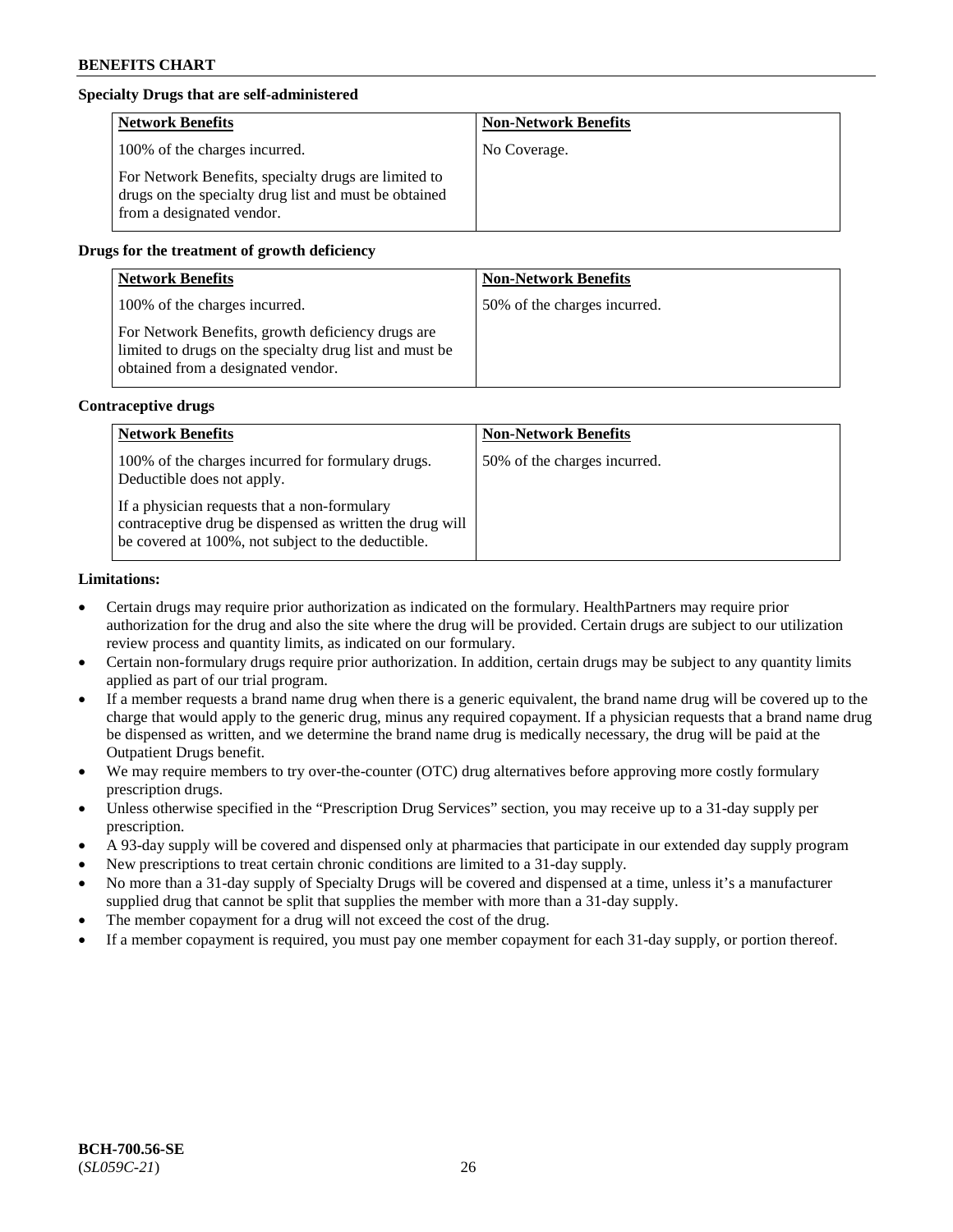# **Not Covered:**

- Replacement of prescription drugs, medications, equipment and supplies due to loss, damage or theft.
- Nonprescription (over the counter) drugs or medications, including, but not limited to, vitamins, supplements, homeopathic remedies, and non-FDA approved drugs unless listed on the formulary and prescribed by a physician or legally authorized health care provider under applicable state and federal law. We cover off-label use of drugs to treat cancer as specified in the "Prescription Drug Services" section of this Benefits Chart. This exclusion does not include over-the-counter contraceptives for women as allowed under the Affordable Care Act when the member obtains a prescription for the item. In addition, if the member obtains a prescription, this exclusion does not include aspirin to prevent cardiovascular disease for men and women of certain ages; folic acid supplements for women who may become pregnant; fluoride chemoprevention supplements for children without fluoride in their water source; and iron supplements for children ages 6-12 who are at risk of anemia.
- Drugs on the Excluded Drug List. The Excluded Drug List includes select drugs within a therapy class that are not eligible for coverage. This includes drugs that may be excluded for certain indications. However, you may request coverage for a drug on the Excluded Drug List by requesting an exception to the formulary under the formulary exception process described in the definition of formulary in this Benefits Chart. The Excluded Drug List is available at [healthpartners.com](http://www.healthpartners.com/)
- Drugs that are newly approved by the FDA until they are reviewed and approved by HealthPartners Pharmacy and Therapeutics Committee. However, you may request coverage for a drug that is newly approved by the FDA by requesting an exception to the formulary under the formulary exception process described in the definition of formulary in the Benefits Chart.
- All drugs used for sexual dysfunction.
- All drugs for the treatment of infertility.
- Medical cannabis.
- Medical devices approved by the FDA will not be covered under the "Prescription Drug Services" section unless they are on our formulary. Covered medical devices are generally submitted and reimbursed under your medical benefits.
- See "Services Not Covered" in the Group Membership Contract.

# **PREVENTIVE SERVICES**

# **Applicable Definitions:**

**Routine Preventive Services** are routine healthcare services that include screenings, check-ups and counseling to prevent illness, disease or other health problems before symptoms occur.

**Diagnostic Services** are services to help a provider understand your symptoms, diagnose illness and decide what treatment may be needed. They may be the same services that are listed as preventive services, but they are being used as diagnostic services. Your provider will determine if these services are preventive or diagnostic. These services are not preventive if received as part of a visit to diagnose, manage or maintain an acute or chronic medical condition, illness or injury. When that occurs, unless otherwise indicated below, standard deductibles, copayments or coinsurance apply.

# **Covered Services:**

We cover preventive services that meet any of the requirements under the Affordable Care Act (ACA) shown in the bulleted items below. These preventive services are covered at 100% under the network benefits with no deductible, copayments or coinsurance. (If a preventive service is not required by the ACA and it is covered at a lower benefit level or if a group qualifies for an exemption or accommodation for certain benefits under the ACA, it will be specified below). Preventive benefits mandated under the ACA are subject to periodic review and modification. Changes would be effective in accordance with the federal rules. Preventive services mandated by the ACA include:

- Evidence-based items or services that have in effect a rating of A or B in the current recommendations of the United States Preventive Services Task Force with respect to the individual;
- Immunizations for routine use in children, adolescents, and adults that have in effect a recommendation from the Advisory Committee on Immunization Practices of the Centers for Disease Control and Prevention with respect to the individual;
- With respect to infants, children, and adolescents, evidence-informed preventive care and screenings provided for in comprehensive guidelines supported by the Health Resources and Services Administration; and
- With respect to women, preventive care and screenings provided for in comprehensive guidelines supported by the Health Resources and Services Administration.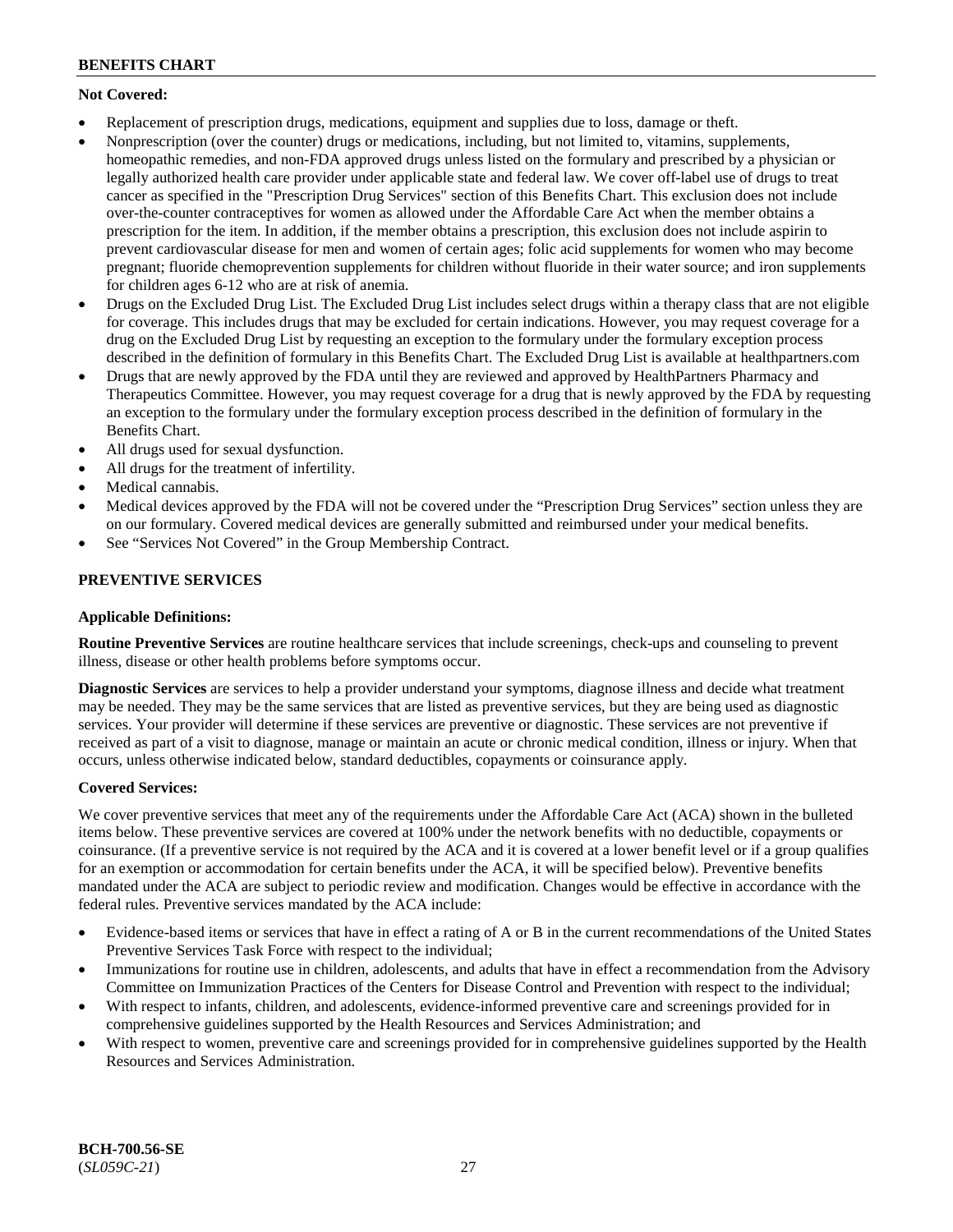Covered services are based on established medical policies, which are subject to periodic review and modification by the medical or dental directors. These medical policies (medical coverage criteria) are available by calling Member Services, or logging on to your "*my*HealthPartners" account at [healthpartners.com.](http://www.healthpartners.com/)

A complete list of preventive care services recommended under the U.S. Preventive Task Force (USPSTF) is available online at [uspreventiveservicestakskforce.org/Page/Name/uspstf-a-and-b-recommendations.](https://www.uspreventiveservicestaskforce.org/Page/Name/uspstf-a-and-b-recommendations-by-date/)

HHS: [healthcare.gov/coverage/preventive-care-benefits](https://www.healthcare.gov/coverage/preventive-care-benefits/)

CDC: [cdc.gov/vaccines/schedules/index.html](https://www.cdc.gov/vaccines/schedules/index.html)

### **ACA and state mandated preventive services are covered as follows:**

**Routine health exams and periodic health assessments.** A physician or health care provider will counsel you as to how often health assessments are needed based on age, sex and health status. This includes screening for tobacco use, at least two tobacco cessation attempts per year (for those who use tobacco products), all FDA approved tobacco cessation medications including over-the-counter drugs (as shown in the "Prescription Drug Services" Section) and at least four counseling sessions of at least ten minutes each for tobacco cessation.

| <b>Network Benefits</b>                                     | <b>Non-Network Benefits</b>  |
|-------------------------------------------------------------|------------------------------|
| 100% of the charges incurred.<br>Deductible does not apply. | 50% of the charges incurred. |

**Child health supervision services**. This includes pediatric preventive services, such as fluoride chemoprevention for children without fluoride in their water source, newborn screenings, appropriate immunizations, developmental assessments and laboratory services appropriate to the age of the child from birth to 72 months, and appropriate immunizations until the end of the month in which the child turns 19, as defined by the Standards of Child Health Care issued by the American Academy of Pediatrics. We cover at least five child health supervision visits from birth to 12 months, three child health supervision visits from 12 months to 24 months, once a year from 24 months to 72 months.

| Network Benefits                                            | <b>Non-Network Benefits</b>  |
|-------------------------------------------------------------|------------------------------|
| 100% of the charges incurred.<br>Deductible does not apply. | 50% of the charges incurred. |

**Routine prenatal care and exams.** This includes the comprehensive package of medical and psychosocial support provided throughout a pregnancy, including risk assessment, serial surveillance, prenatal education, and use of specialized skills and technology when needed, as defined by Standards for Obstetric-Gynecologic Services issued by the American College of Obstetricians and Gynecologists.

| <b>Network Benefits</b>                                     | <b>Non-Network Benefits</b>   |
|-------------------------------------------------------------|-------------------------------|
| 100% of the charges incurred.<br>Deductible does not apply. | 150% of the charges incurred. |

**Routine postnatal care.** This includes health exams, assessments, education and counseling relating to the period immediately after childbirth

| <b>Network Benefits</b>                                     | <b>Non-Network Benefits</b>  |
|-------------------------------------------------------------|------------------------------|
| 100% of the charges incurred.<br>Deductible does not apply. | 50% of the charges incurred. |

**Routine screening procedures for cancer.** This includes colorectal screening or other cancer screenings recommended by the USPSTF with an A or B rating. Women's preventive health services below describes additional routine screening procedures for cancer.

| <b>Network Benefits</b>                                     | <b>Non-Network Benefits</b>  |
|-------------------------------------------------------------|------------------------------|
| 100% of the charges incurred.<br>Deductible does not apply. | 50% of the charges incurred. |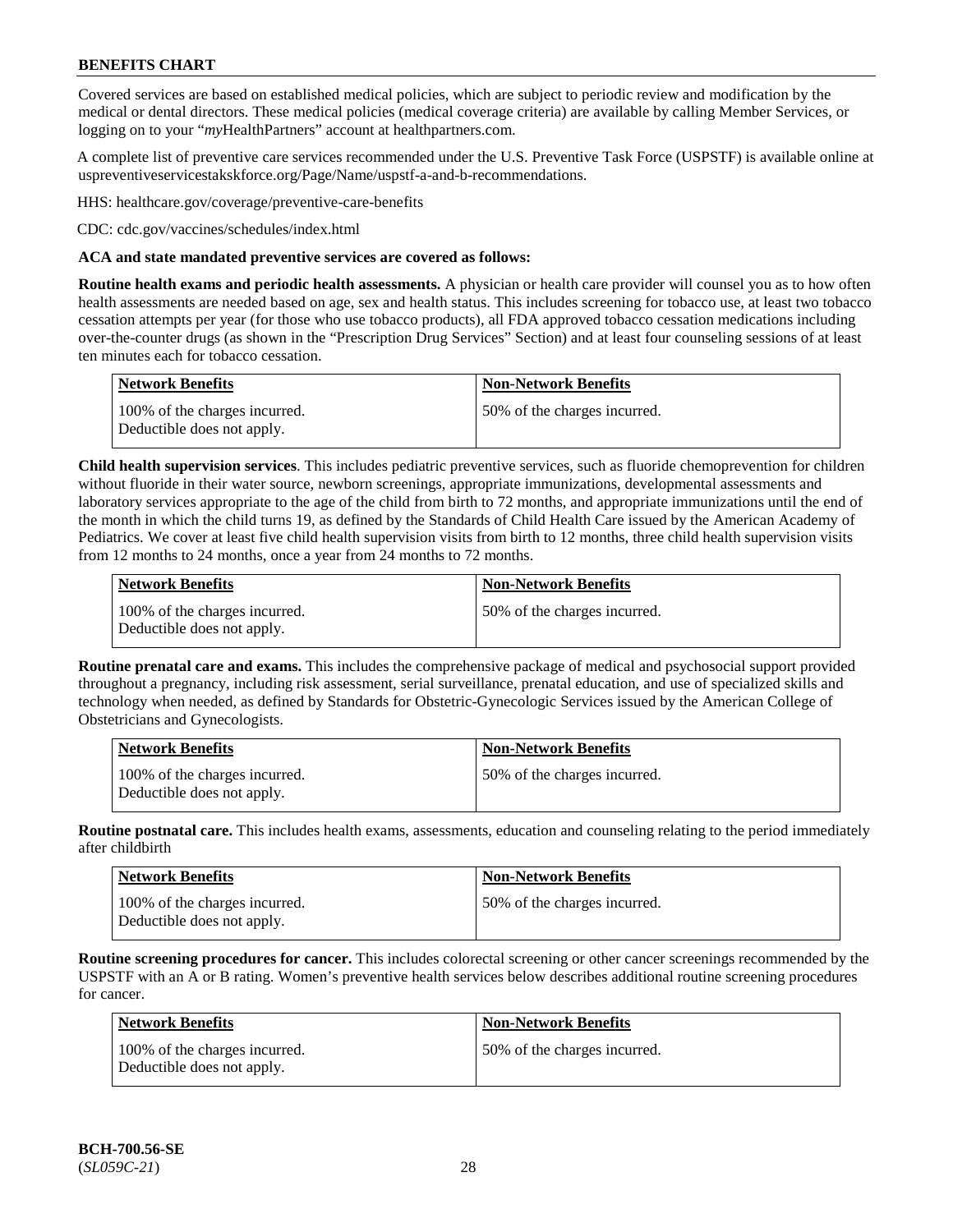**Professional voluntary family planning services.** This includes services to prevent or delay a pregnancy, including counseling and education. Services must be provided by a licensed provider.

| <b>Network Benefits</b>                                     | <b>Non-Network Benefits</b> |
|-------------------------------------------------------------|-----------------------------|
| 100% of the charges incurred.<br>Deductible does not apply. | See Network Benefits.       |

# **Adult immunizations**

| <b>Network Benefits</b>                                     | <b>Non-Network Benefits</b>  |
|-------------------------------------------------------------|------------------------------|
| 100% of the charges incurred.<br>Deductible does not apply. | 50% of the charges incurred. |

**Women's preventive services.**This includes mammograms\*, screenings for cervical cancer (pap smears), breast pumps, human papillomavirus (HPV) testing; counseling for sexually transmitted infections, counseling and screening for human immunodeficiency virus (HIV), and all FDA approved contraceptive methods as prescribed by a doctor, sterilization procedures, education and counseling (see the "Prescription Drug Services" section for coverage of oral contraceptive drugs). For women whose family history is associated with an increased risk for BRCA1 or BRCA2 gene mutations, we cover genetic counseling and BRCA screening without cost sharing, if appropriate and as determined by a physician

**\***Preventive mammogram screening includes digital breast tomosynthesis (3D mammograms) for members at risk for breast cancer.

"At risk for breast cancer" means: (1) having a family history with one or more first- or second-degree relatives with breast cancer; (2) testing positive for BRCA1 or BRCA2 mutations; (3) having heterogeneously dense breasts or extremely dense breasts based on the Breast Imaging Reporting and Data System established by the American College of Radiology; or (4) having a previous diagnosis of breast cancer.

| Network Benefits                                            | <b>Non-Network Benefits</b>  |
|-------------------------------------------------------------|------------------------------|
| 100% of the charges incurred.<br>Deductible does not apply. | 50% of the charges incurred. |

**Obesity screening and management.** We cover obesity screening and counseling for all ages during a routine preventive care exam. If you are age 18 or older and have a body mass index of 30 or more, we also cover intensive obesity management to help you lose weight. Your primary care doctor can coordinate these services.

| <b>Network Benefits</b>                                     | <b>Non-Network Benefits</b>  |
|-------------------------------------------------------------|------------------------------|
| 100% of the charges incurred.<br>Deductible does not apply. | 50% of the charges incurred. |

**Preventive Medications.** We cover preventive medications currently recommended by USPSTF with an A or B rating if they are prescribed by your medical provider and they are listed on our formulary. Preventive medications are subject to periodic review and modification. Changes would be effective in accordance with the federal rules and reflected in our current medical coverage criteria for preventive care services.

| <b>Network Benefits</b>                                     | <b>Non-Network Benefits</b>   |
|-------------------------------------------------------------|-------------------------------|
| 100% of the charges incurred.<br>Deductible does not apply. | 150% of the charges incurred. |

# **In addition to any ACA or state mandated preventive services referenced above, we cover the following eligible services:**

#### **Routine eye and hearing exams**

| <b>Network Benefits</b>                                     | <b>Non-Network Benefits</b>  |
|-------------------------------------------------------------|------------------------------|
| 100% of the charges incurred.<br>Deductible does not apply. | 50% of the charges incurred. |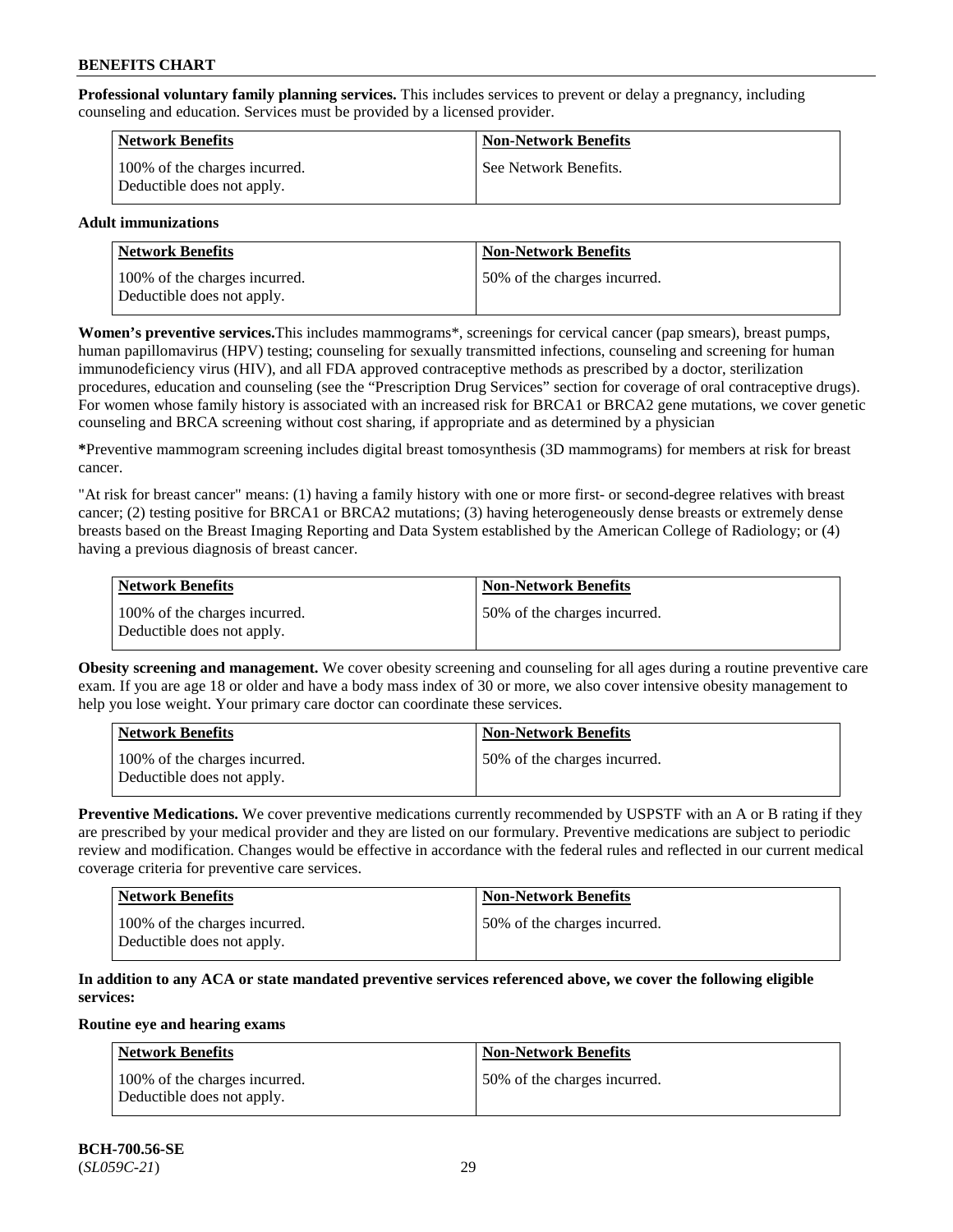**Ovarian cancer surveillance tests for women who are at risk.** "At risk for ovarian cancer" means (1) having a family history that includes any of the following: one or more first-degree or second-degree relatives with ovarian cancer, clusters of female relatives with breast cancer or nonpolyposis colorectal cancer; or (2) testing positive for BRCA1 or BRCA2 mutations. "Surveillance tests for ovarian cancer" means annual screening using: CA-125 serum tumor marker testing, transvaginal ultrasound, pelvic examination or other proven ovarian cancer screening tests currently being evaluated by the federal Food and Drug Administration or by the National Cancer Institute.

| <b>Network Benefits</b>                              | <b>Non-Network Benefits</b>                             |
|------------------------------------------------------|---------------------------------------------------------|
| Coverage level is same as corresponding Network      | Coverage level is same as corresponding Non-Network     |
| Benefit, depending on type of service provided, such | Benefit, depending on type of service provided, such as |
| as Diagnostic Imaging Services, Laboratory Services  | Diagnostic Imaging Services, Laboratory Services        |
| Office Visits for Illness or Injury or Preventive    | Office Visits for Illness or Injury or Preventive       |
| Services.                                            | Services.                                               |

#### **Limitations:**

• Services are not preventive if received as part of a visit to diagnose, manage or maintain an acute or chronic medical condition, illness or injury. When that occurs, unless otherwise indicated above, standard deductibles, copayments or coinsurance apply.

#### **Not Covered:**

See "Services Not Covered" in the Group Membership Contract.

# **SPECIFIED NON-NETWORK SERVICES**

# **Covered Services:**

We cover the following services when you elect to receive them from a non-network provider, at the same level of coverage we provide when you elect to receive the services from a network provider:

- Voluntary family planning of the conception and bearing of children.
- The provider visit(s) and test(s) necessary to make a diagnosis of infertility.
- Testing and treatment of sexually transmitted diseases (other than HIV).
- Testing for AIDS or other HIV-related conditions.

| <b>Network Benefits</b>                                                                                                                            | <b>Non-Network Benefits</b>                    |
|----------------------------------------------------------------------------------------------------------------------------------------------------|------------------------------------------------|
| Coverage level is same as corresponding Network<br>Benefit, depending on type of service provided, such as<br>Office Visits for Illness or Injury. | See Network Benefits for the services covered. |

#### **Not Covered:**

See "Services Not Covered" in the Group Membership Contract.

# **TELEMEDICINE BENEFIT**

#### **Covered Services:**

Telemedicine services are covered under this Benefits Chart, subject to our medical criteria.

| <b>Network Benefits</b>                                | <b>Non-Network Benefits</b>                            |
|--------------------------------------------------------|--------------------------------------------------------|
| Coverage level is same as corresponding Network        | Coverage level is same as corresponding Non-Network    |
| Benefit, depending upon type of service provided, such | Benefit, depending upon type of service provided, such |
| as Office Visits for Illness or Injury.                | as Office Visits for Illness or Injury.                |

### **Not Covered:**

See "Services Not Covered" in the Group Membership Contract.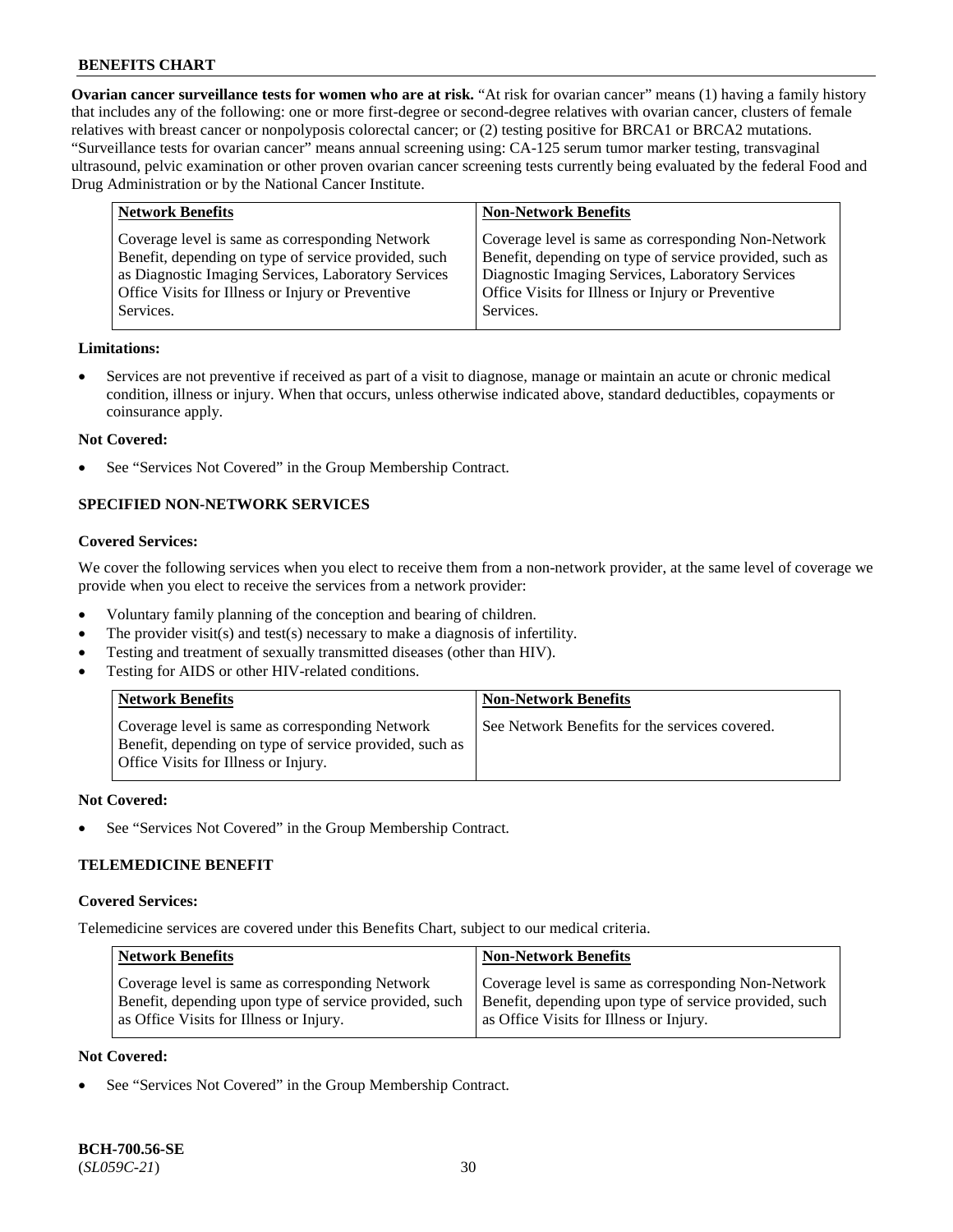# **TRANSPLANT SERVICES**

### **Applicable Definitions:**

**Autologous.** This is when the source of cells is from the individual's own marrow or stem cells.

**Allogeneic.** This is when the source of cells is from a related or unrelated donor's marrow or stem cells.

**Autologous Bone Marrow Transplant.** This is when the bone marrow is harvested from the individual and stored. The patient undergoes treatment which includes tumor ablation with high-dose chemotherapy and/or radiation. The bone marrow is reinfused (transplanted).

**Allogeneic Bone Marrow Transplant.** This is when the bone marrow is harvested from the related or unrelated donor and stored. The patient undergoes treatment which includes tumor ablation with high-dose chemotherapy and/or radiation. The bone marrow is reinfused (transplanted).

**Autologous/Allogeneic Stem Cell Support.** This is a treatment process that includes stem cell harvest from either bone marrow or peripheral blood, tumor ablation with high-dose chemotherapy and/or radiation, stem cell reinfusion, and related care. Autologous/allogeneic bone marrow transplantation and high dose chemotherapy with peripheral stem cell rescue/support are considered to be autologous/allogeneic stem cell support.

**Designated Transplant Center.** This is any health care provider, group or association of health care providers designated by us to provide services, supplies or drugs for specified transplants for our members.

**Transplant Services.** This is transplantation (including transplants) of the human organs or tissue listed below, including all related post-surgical treatment and drugs and multiple transplants for a related cause. Transplant services do not include other organ or tissue transplants or surgical implantation of mechanical devices functioning as a human organ, except surgical implantation of an FDA approved Ventricular Assist Device (VAD) or total artificial heart, functioning as a temporary bridge to heart transplantation.

Prior authorization is required prior to consultation to support coordination of care and benefits.

#### **Covered Services:**

We cover eligible transplant services (as defined above) while you are covered under this Benefits Chart. Transplants that will be considered for coverage are limited to the following:

- Kidney transplants for end-stage disease.
- Cornea transplants for end-stage disease.
- Heart transplants for end-stage disease.
- Lung transplants or heart/lung transplants for: (1) primary pulmonary hypertension; (2) Eisenmenger's syndrome; (3) endstage pulmonary fibrosis; (4) alpha 1 antitrypsin disease; (5) cystic fibrosis; and (6) emphysema.
- Liver transplants for: (1) biliary atresia in children; (2) primary biliary cirrhosis; (3) post-acute viral infection (including hepatitis A, hepatitis B antigen e negative and hepatitis C) causing acute atrophy or post-necrotic cirrhosis; (4) primary sclerosing cholangitis; (5) alcoholic cirrhosis; and (6) hepatocellular carcinoma.
- Allogeneic bone marrow transplants or peripheral stem cell support associated with high dose chemotherapy for: (1) acute myelogenous leukemia; (2) acute lymphocytic leukemia; (3) chronic myelogenous leukemia; (4) severe combined immunodeficiency disease; (5) Wiskott-Aldrich syndrome; (6) aplastic anemia; (7) sickle cell anemia; (8) non-relapsed or relapsed non-Hodgkin's lymphoma; (9) multiple myeloma; and (10) testicular cancer.
- Autologous bone marrow transplants or peripheral stem cell support associated with high-dose chemotherapy for: (1) acute leukemias; (2) non-Hodgkin's lymphoma; (3) Hodgkin's disease; (4) Burkitt's lymphoma; (5) neuroblastoma; (6) multiple myeloma; (7) chronic myelogenous leukemia; and (8) non-relapsed non-Hodgkin's lymphoma.
- Pancreas transplants for simultaneous pancreas-kidney transplants for diabetes, pancreas after kidney, living related segmental simultaneous pancreas kidney transplantation and pancreas transplant alone.

For Network Benefits, charges for transplant services must be incurred at a designated transplant center.

The transplant-related treatment provided, including expenses incurred for directly related donor services, shall be subject to and in accordance with the provisions, limitations, maximum and other terms of this Benefits Chart.

Medical and hospital expenses of the donor are covered only when the recipient is a member and the transplant and directly related donor expenses have been prior authorized for coverage. Treatment of medical complications that may occur to the donor are not covered. Donors are not considered members, and are therefore not eligible for the rights afforded to members under the Contract.